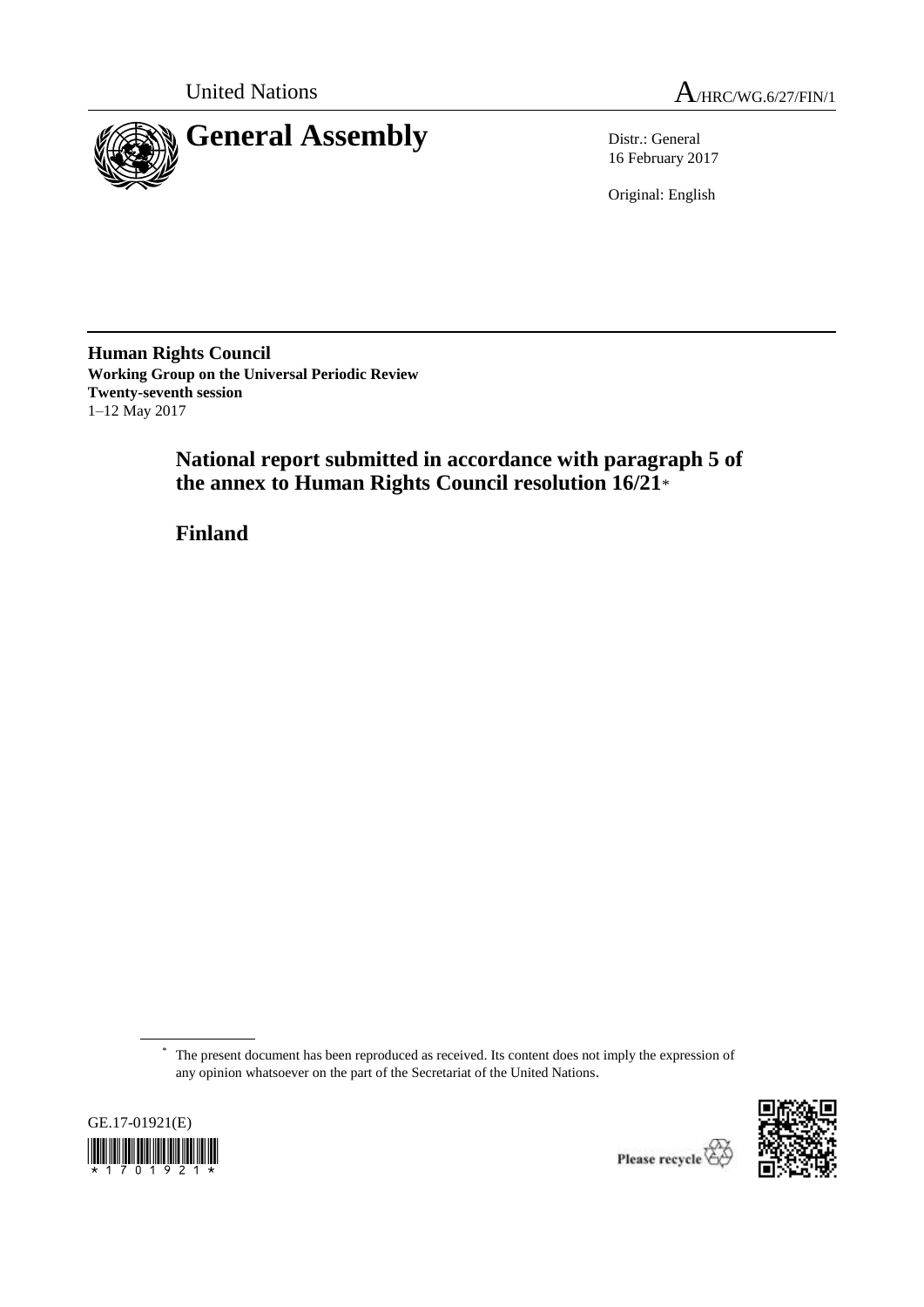# **I. Process for the drafting of the report**

1. The Ministry for Foreign Affairs drafted and coordinated Finland's third National Report for the Universal Periodic Review and finalised it jointly with other Ministries.

2. Drafting the report simultaneously with the second National Action Plan on Fundamental and Human Rights offered Finland an opportunity to assess the national human rights situation comprehensively and to discuss it openly with civil society. The overseers of legality, the special ombudsmen, advisory boards and non-governmental organisations studied the defects in the full realisation of fundamental (constitutional rights enjoyed equally by all individuals) and human rights and the related challenges, proposing the Government measures to improve the situation. The Action Plan responds to these proposals with many projects. In preparing the Action Plan, numerous stakeholders, e.g. NGOs, were consulted in December 2015 and February and September 2016. The preparatory material was also used for drafting the UPR report.

3. In December 2016, the Ministry for Foreign Affairs circulated the draft UPR report for comment to more than 130 stakeholders, including public authorities, the supreme overseers of legality and the special ombudsmen, advisory boards, the Association of Finnish Local and Regional Authorities, the Sámi Parliament, the churches and religious congregations, and numerous NGOs.

4. At a meeting held in December 2016 at the Ministry for Foreign Affairs, NGOs commented on the draft report.

5. Attention is called to the Universal Periodic Review and Finland's preparations for it through the social media and the website of the Ministry for Foreign Affairs.

# **II. Implementation of recommendations from the previous cycle**

# **The Government's objectives to strengthen the fulfilment of human rights**

6. In 2017 Finland celebrates its 100th anniversary of independence. Prime Minister Juha Sipilä's Government, appointed in May 2015, aims to raise the Finnish economy on to a path of sustainable growth and rising employment, and to secure the funding of public services and social security. The Government will implement structural reforms promoting employment, entrepreneurship and economic growth. In the field of wellbeing and health, emphasis will be placed on early support and inclusion, preventive methods and effective customer-oriented service chains across administrative boundaries. The Government aims to strengthen the fulfilment of human rights and to offer people opportunities to make their own choices. It will promote work-related migration and encourage open debate about migration policy but will not tolerate racism. In implementing the Sustainable Development Goals, it will give special attention to human rights related commitments. The Government will also promote a tolerant and humane national discussion culture.

## **Government's Human Rights Report**

7. In addition to the Government programme, the Government's Human Rights Report 2014 is another key instrument steering the implementation of human rights policies. The report addresses both Finland's international human rights activities and the implementation of fundamental and human rights nationally. It emphasises long-term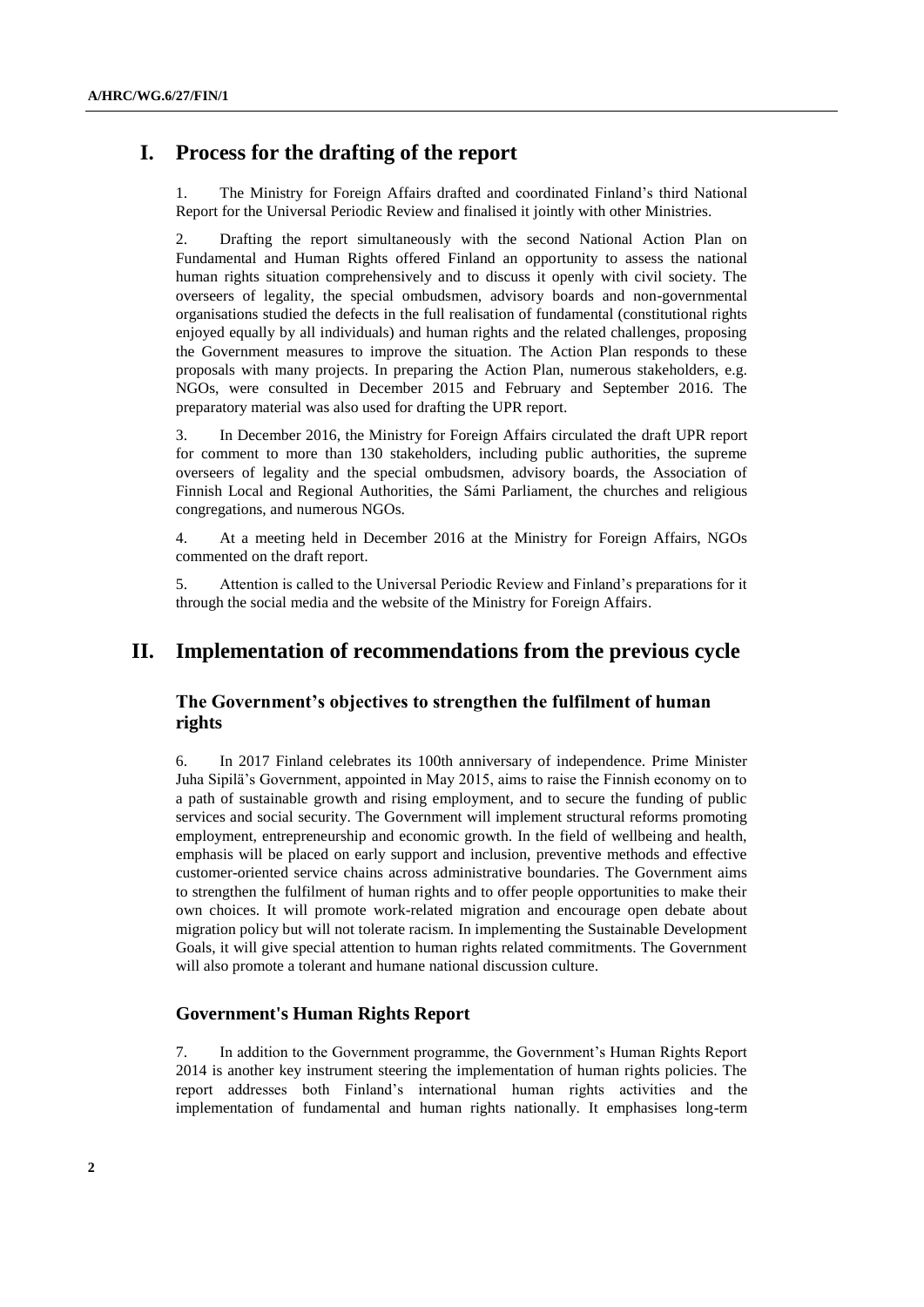measures to promote equality. Other important principles and objectives in the Government's activities are the coverage and universality of human rights and strong participation rights for civil society. In its own activities, the Government is committed to zero tolerance of racist speech and other hate speech. When drafting the report the Government consulted NGOs, the overseers of legality and other fundamental and human rights experts. Nearly one thousand people answered a fundamental and human rights questionnaire published at the *Otakantaa.fi* website for public participation.

8. During the current electoral term the Government will not issue a new human rights report. The intervals between such reports will be prolonged, for future reports should direct the main outlines of fundamental and human rights activities over a longer term.

## **Second National Action Plan on Fundamental and Human Rights**

9. The second National Action Plan on Fundamental and Human Rights for 2017–2019 aims to promote these rights by concrete measures. Furthermore, it aims at consistency in fundamental and human rights policies both nationally and internationally.

10. In preparing the Action Plan the Government examined the recent recommendations given to Finland by international and regional treaty monitoring bodies and other human rights mechanisms, including the UPR process, and international case law concerning Finland. Moreover, the Action Plan is based on the independent evaluation of the previous Action Plan, the Government Programme, the Government's Human Rights Report and the opinions expressed by Parliament when reading the latter. The supreme overseers of legality, the special ombudsmen, authorities and NGOs have also been heard.

11. The first Action Plan, for 2012–2013, was cross-administrative, covered the entire Government and contained 67 separate projects to enhance the fulfilment of fundamental and human rights. The independent evaluation of the Action Plan considered it a significant step in developing the national human rights architecture. It was considered to increase transparency in the Government's human rights activities and to bring different stakeholders together to discuss major fundamental and human rights problems in Finland. However, the evaluation criticised the Action Plan for incoherence and recommended that the next one should focus on selected themes of fundamental and human rights, to better promote the fulfilment of such rights.

12. The new Action Plan, taking account of the criticism and recommendations, focuses on fundamental and human rights education, equality and non-discrimination, the right of individuals and groups to self-determination, and fundamental rights and digitalisation. It contains 43 projects under the different ministries. The implementation of the measures is monitored by indicators defined for each measure.

13. The implementation will be evaluated independently when the next electoral term begins. Moreover, independent supervisory authorities, e.g. the special ombudsmen, the Human Rights Centre, its Human Rights Delegation, and NGOs, are important independent supervisors of the implementation.

# **Human Rights Strategy of the Foreign Service**

14. The 2013 Human Rights Strategy of the Foreign Service of Finland defines the elimination of discrimination and greater openness and inclusion as its cross-cutting themes, guiding all activities. Flagship projects based on the themes include strengthening the human rights and participation opportunities of women and girls, and promoting the legally binding effect and fulfilment of economic, social and cultural rights. The Ministry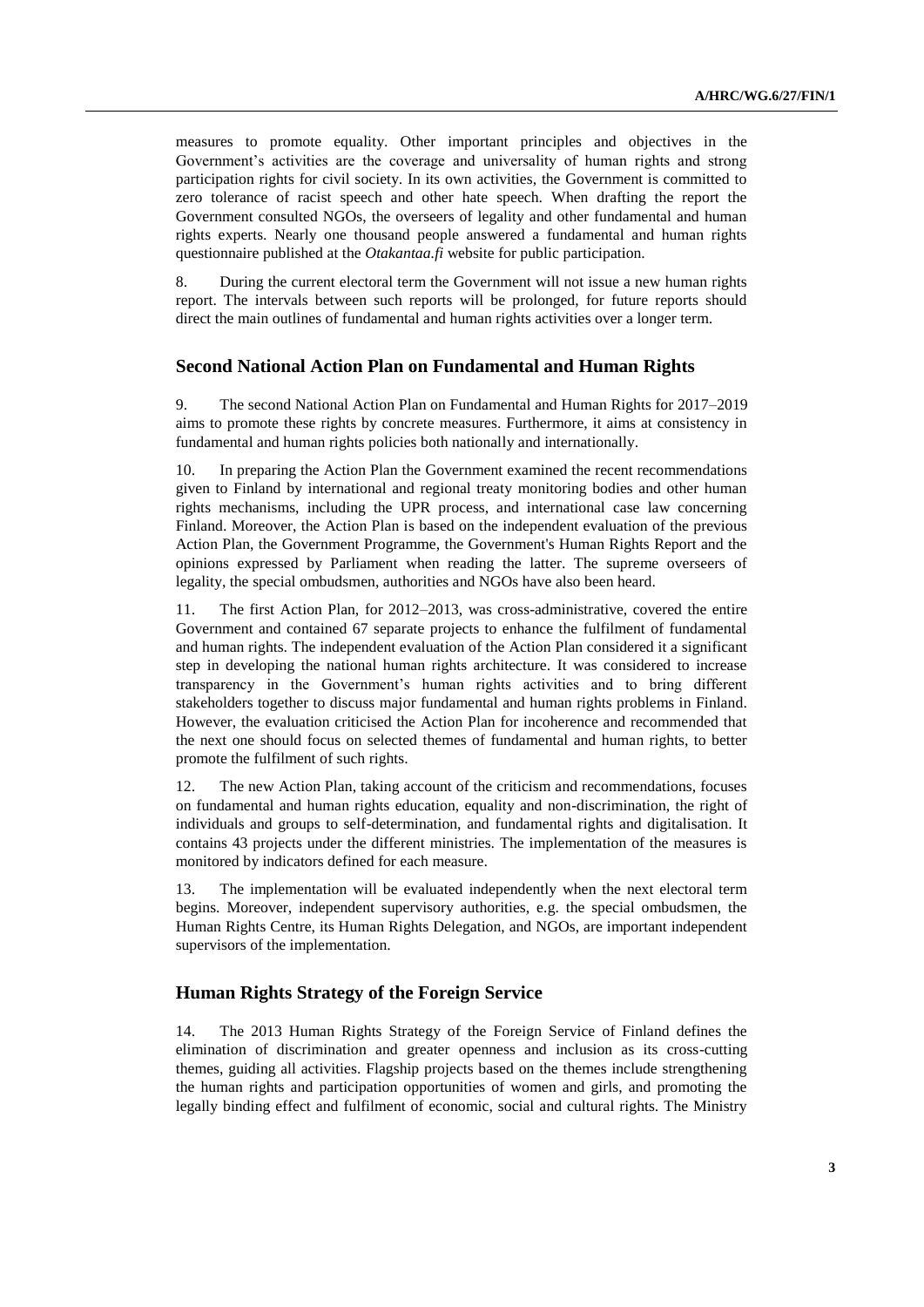for Foreign Affairs regularly consults with civil society, *inter alia*, through an advisory network of experts on human rights and foreign policy.

# **Government network of contact persons for fundamental and human rights**

15. The Government network of contact persons for fundamental and human rights, founded in 2012 and appointed for a new four-year term in autumn 2015, has established its status and activities. The network monitors the national fundamental and human rights situation, compliance with international obligations and the implementation of the Government's fundamental and human rights policy. It is also mandated to prepare the second National Action Plan on Fundamental and Human Rights and to monitor its implementation.

16. The network consists of representatives of ministries and experts from the Human Rights Centre and the offices of the supreme overseers of legality, i.e. the Parliamentary Ombudsman and the Chancellor of Justice of the Government.

17. The network will consider the new UPR recommendations to Finland and monitor their implementation.

### **Implementation of recommendations from the previous cycle**

18. Under the Constitution of Finland, public authorities must guarantee the observance of fundamental and human rights. The Constitution requires that public authorities guarantee actively the observance of these rights even despite significant changes in the operating environment.

19. After the previous UPR review of Finland, both economic problems and the exceptional influx of asylum-seekers have influenced the setting for realising fundamental and human rights. Moreover, major structural reforms are going on e.g. in social welfare and health care, and local and regional government. The main objective of the social welfare and health care reform is to narrow gaps in health and wellbeing and to promote equality.

20. Of the 78 recommendations of the second UPR round, Finland accepted entirely 71 and partly four and abstained from responding to three. The implementation of the entirely or partly accepted recommendations has produced progress in many respects.

21. The Government network of contact persons for fundamental and human rights has examined the recommendations. In 2014 Finland assessed the implementation situation comprehensively and submitted a voluntary interim implementation report to the Human Rights Council.

22. The recommendations were used in preparing the second National Action Plan on Fundamental and Human Rights, e.g. as a normative basis for its projects.

### **Ratifications of human rights treaties**

23. Finland has implemented most recommendations to ratify human rights treaties. It has ratified nearly all central human rights treaties of the UN and the Council of Europe, ensuring that the national legislation complies with the objectives and goals of the treaties before they become effective nationally. To strengthen the legal protection of individuals, Finland has accepted optional protocols permitting individual communications.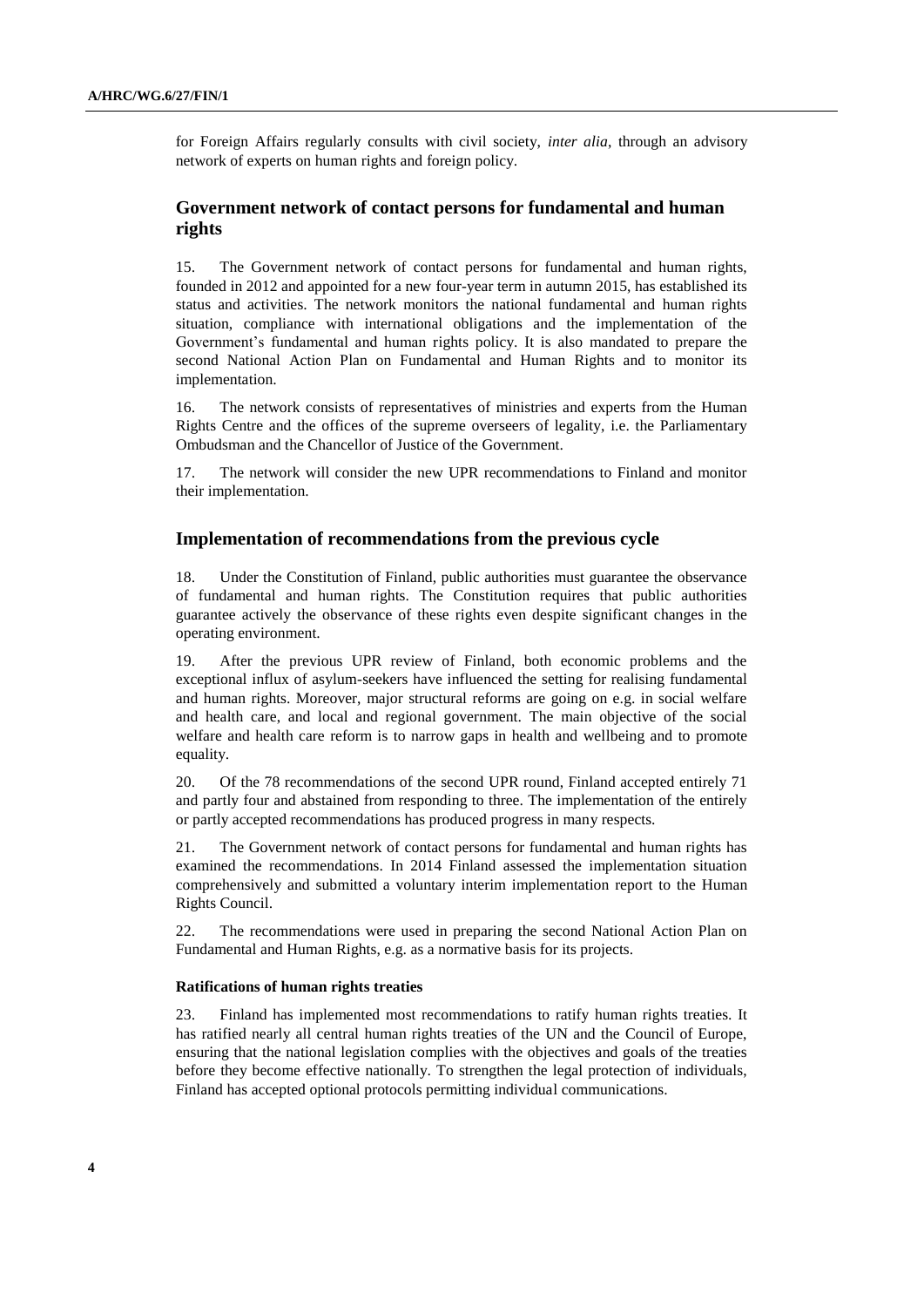24. The Optional Protocol to the Convention on the Rights of the Child on the sale of children, child prostitution and child pornography took effect in Finland in July 2012, and the Council of Europe Convention on Action against Trafficking in Human Beings in September 2012.

25. The Optional Protocol of the International Covenant on Economic, Social and Cultural Rights entered into force in Finland in April 2014. Finland recognized the competence of the Committee to receive and consider communications from both individuals and States Parties, and its competence for the inquiry procedure.

26. The Optional Protocol to the Convention against Torture and other Cruel, Inhuman or Degrading Treatment or Punishment took effect in Finland in November 2014. The Parliamentary Ombudsman was designated as the national preventive mechanism under the Protocol. Under the Parliamentary Ombudsman Act, the Ombudsman already had the special duty of inspecting closed institutions and overseeing the treatment of the inmates. However, the Optional Protocol brought several new elements and requirements to the inspections. The competence of the national preventive mechanism also extends to other private entities maintaining places where persons deprived of their liberty are or may be kept in detention at an authority's order or request or with its consent or contribution.

27. The Council of Europe Convention on preventing and combating violence against women and domestic violence (the Istanbul Convention) took effect in Finland in August 2015. The Committee for combating violence against women and domestic violence started operating at the beginning of 2017. It is responsible for coordinating, implementing, monitoring and evaluating principles and actions to prevent and combat all forms of violence within the scope of the Convention. The Committee will prepare a plan for implementing the Convention.

28. The Optional Protocol to the Convention on the Rights of the Child on a Communications Procedure entered into force in Finland in February 2016. The individual communications procedure strengthens the status of both complainant children and other children, and the status of children's rights as legally binding human rights. The Ombudsman for Children and NGOs have repeatedly highlighted the need to develop childfriendly legal remedies.

29. The Convention on the Rights of Persons with Disabilities and its Optional Protocol took effect in Finland in June 2016. Its ratification required legislative amendments e.g. in the Municipality of Residence Act, the Social Welfare Act and the Act on Special Care for the Mentally Handicapped.

30. To comply with the requirements of Article 33 of the Convention, Finland has developed structures for implementing the Convention and monitoring the implementation. The national focal points under the Convention are the Ministry for Foreign Affairs and the Ministry of Social Affairs and Health. A new Advisory Board for the Rights of Persons with Disabilities was appointed in January 2017. It replaces the earlier National Council on Disability. The Advisory Board operates as a coordination mechanism under the Convention. Its members represent ministries, persons with disabilities or their family members, regional and local government, and labour market organisations. The term of the first Advisory Board will expire in April 2019. The national human rights institution, consisting of the Human Rights Centre, its Human Rights Delegation and the Parliamentary Ombudsman, is an autonomous and independent structure that works to promote, protect and monitor the national implementation of the Convention. In June 2016 a human rights committee of persons with disabilities was established as a permanent division under the Human Rights Delegation for the inclusion and participation of these persons and their representative organisations.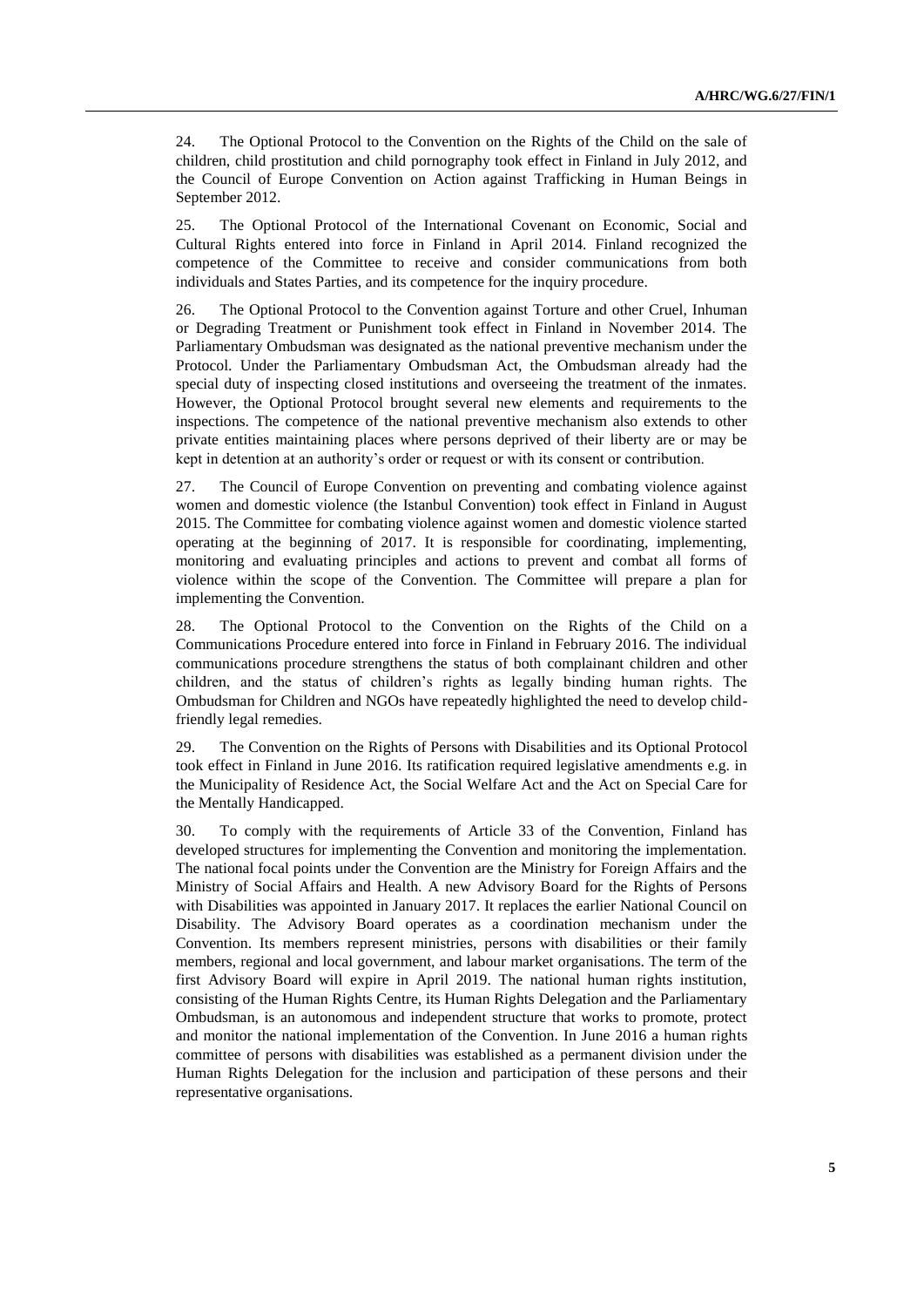31. The Government is drafting a proposal to Parliament to accept the International Convention for the Protection of All Persons from Enforced Disappearance. The Government proposes that Finland should recognise the competence of the Committee on Enforced Disappearances in full.

32. The Government is not ratifying the International Convention on the Protection of the Rights of All Migrant Workers and Members of Their Families and, therefore, will not implement the related recommendations. Finnish law makes no distinction between migrant workers and other immigrants. The same constitutional rights and ratified human rights instruments protect all. Their eligibility for social security is based either on employment or residence in Finland. In addition to the national social security legislation, social security agreements concluded by Finland and the European Union's social security legislation – all including the obligation of equal treatment – influence the status of foreign employees.

33. ILO Convention No. 189 concerning Decent Work for Domestic Workers entered into force in Finland in January 2016. When ratifying it, Finland had to repeal the Act on the Employment of Household Workers and to ensure household workers equal treatment to the extent possible.

34. In November 2014 the Government submitted to Parliament a proposal to accept ILO Convention No. 169 concerning Indigenous and Tribal Peoples in Independent Countries. The consideration of the proposal was deferred to the next electoral term, to the current Parliament. The national solution presented in the proposal will enhance the rights of the Sámi to participate in the planning of and decisions on the use of State-owned lands and waters in the Homeland, and their right to use these areas for practicing, maintaining and promoting Sámi culture. An international comparative legal study commissioned by the Government concerning the rights of indigenous peoples was completed in January 2017. The study provides elements for continued discussion about the Convention.

35. At the end of 2016 the delegations of Finland, Norway and Sweden achieved a preliminary result in the negotiations on a Nordic Sámi Convention. The Convention, negotiated jointly with representatives of the three States' Sámi Parliaments, enhances the status of the Sámi as an indigenous people and strengthens and consolidates their rights and cross-border cooperation.

### **Promotion of equality and monitoring of discrimination**

36. Finland received many UPR recommendations to enhance anti-discrimination action. As response, the Government has taken specific legislative and other measures.

37. The new Finnish non-discrimination legislation took effect in January 2015. The reform strengthened the legal protection of victims of discrimination, enlarged the scope of prohibitions of discrimination and expanded the obligations to promote equality. The new Non-discrimination Act defines the forms of prohibited discrimination and the supervision of compliance with the Act. It obligates authorities, employers and providers of education and training to promote equality. The Act applies to all public and private activities, excluding private life, family life and religious worship. The Act on Equality between Women and Men prohibits discrimination based on gender, gender identity and gender expression.

38. The new Non-Discrimination Ombudsman and National Non-Discrimination and Equality Tribunal started operating at the beginning of 2015. The Ombudsman can be contacted in cases of experienced or observed discrimination based on age, origin, nationality, language, religion, belief, opinion, political activity, trade union activity, family relationships, state of health, disability, sexual orientation or other personal characteristics. The Ombudsman is also responsible for promoting the conditions, rights and position of groups at risk of discrimination, e.g. aliens. Furthermore, the Ombudsman supervises the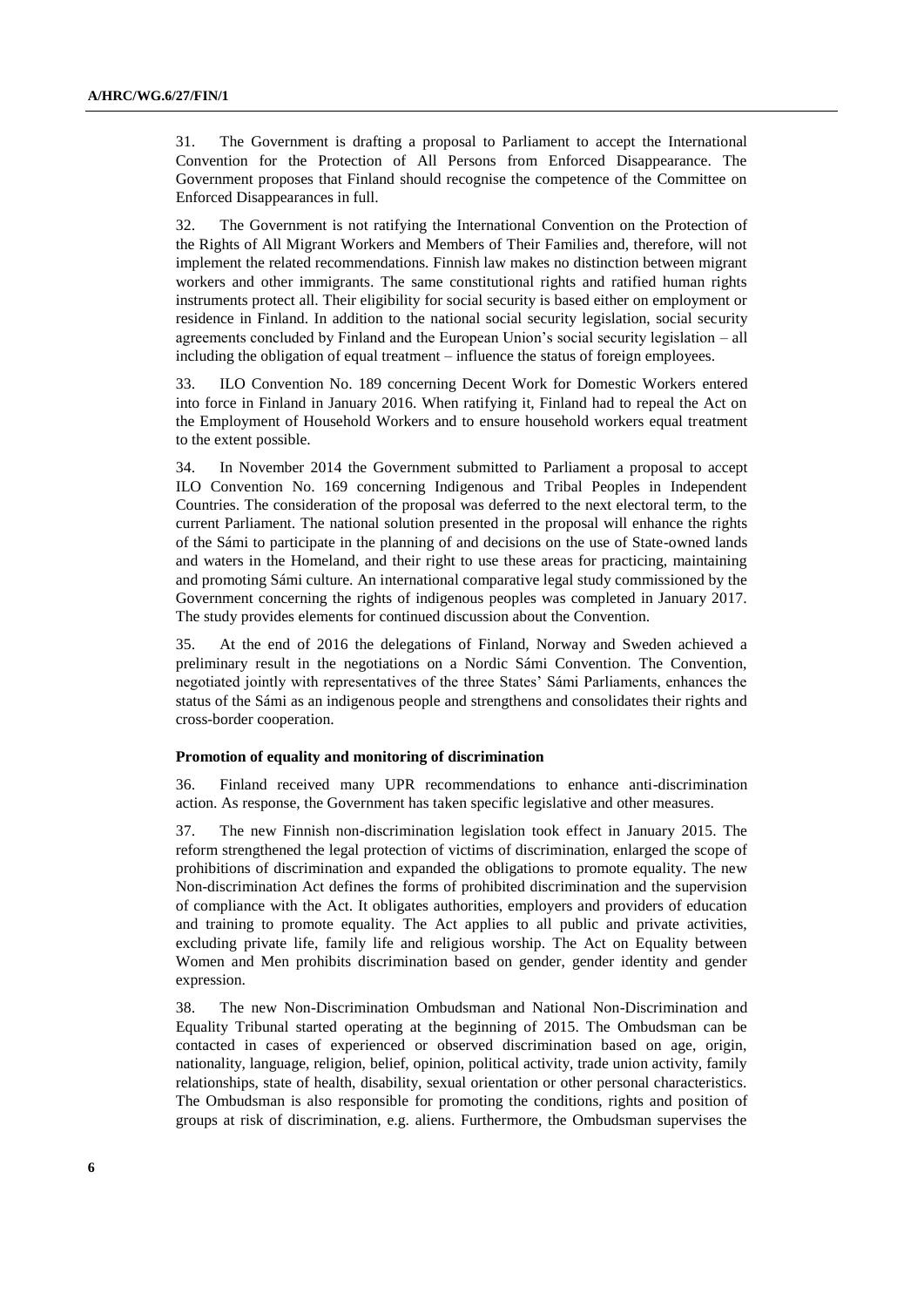removal of aliens from Finland and acts as the National Rapporteur on Trafficking in Human Beings. The Tribunal is an autonomous and independent legal protection body appointed by the Government to provide legal remedies to anyone who has experienced discrimination or related prohibited victimisation.

39. The Non-discrimination Act also obligates different actors to assess and promote the realisation of equality. Authorities, providers of education and training and large employers must have prepared equality plans under the Act by 2017. The Non-Discrimination Ombudsman and occupational safety and health authorities supervise equality planning.

40. Since 2008, especially the national discrimination monitoring system has collected information to study the manifestation of discrimination experienced by different population groups in different sectors of life. The information describes not only experienced but also suspected discrimination known to authorities, related cases adjudicated by courts, and hate speech and hate crime. In 2015 the implementation of the monitoring system was transferred from the Ministry of the Interior to the Ministry of Justice. The three-tier system consists of (1) collecting up-to-date discrimination information and research and publishing it at a specific website, (2) an annual discrimination study, and (3) a report on discrimination in Finland published once every electoral term (4 years). Both the monitoring system and the annual hate crime study produce information about discrimination against minorities. Such information is also received from separate studies by other stakeholders, e.g. the European Union Agency for Fundamental Rights, and from Eurobarometer surveys.

41. In 2014 the Ministry of the Interior published a summary of the information collected by the monitoring system. Studies show that many people (approx. 10–15% of the population), especially members of ethnic and religious minorities, sexual and gender minorities and different age groups as well as persons with disabilities, have experienced discrimination.

42. In 2015 the Non-Discrimination Ombudsman considered in all 496 client cases concerning discrimination on grounds prohibited by the Non-discrimination Act. Most cases concerned suspected discrimination based on ethnic origin or disability and related to private services, working life, housing and authorities' services.

43. The national action programme to combat discrimination, funded by ministries and the European Commission, was carried out in 2007–2015 with a number of measures to combat discrimination and to promote equality.

#### **Measures to combat hate speech, extremist movements and violent extremism**

44. Economic problems, uncertainties resulting from rapid changes in society and the refugee crisis have created a fertile breeding ground for hostile speech, extreme attitudes and sharp polarisation in Finland and elsewhere in Europe. Hate speech targets different population groups, minorities and individuals. It undermines the foundations of trust and safety. Hate speech and experience of threat have already triggered negative, in extreme cases even violent, behaviour against immigrants and diversity in general.

45. Research information exists in Finland about hate speech and harassment experienced by different population groups, e.g. members of minorities, foreign nationals, persons with immigrant background and persons with disabilities, and about the impacts of such behaviour. The surveyed groups have encountered harassment or hate speech most in public places, e.g. streets, parks and car parks, and second most on the internet and public discussion forums, especially Facebook. Hate speech and harassment have affected most the surveyed people's general feeling of safety (61%) and mental health (52%), and, among almost one third, undermined confidence in public authorities.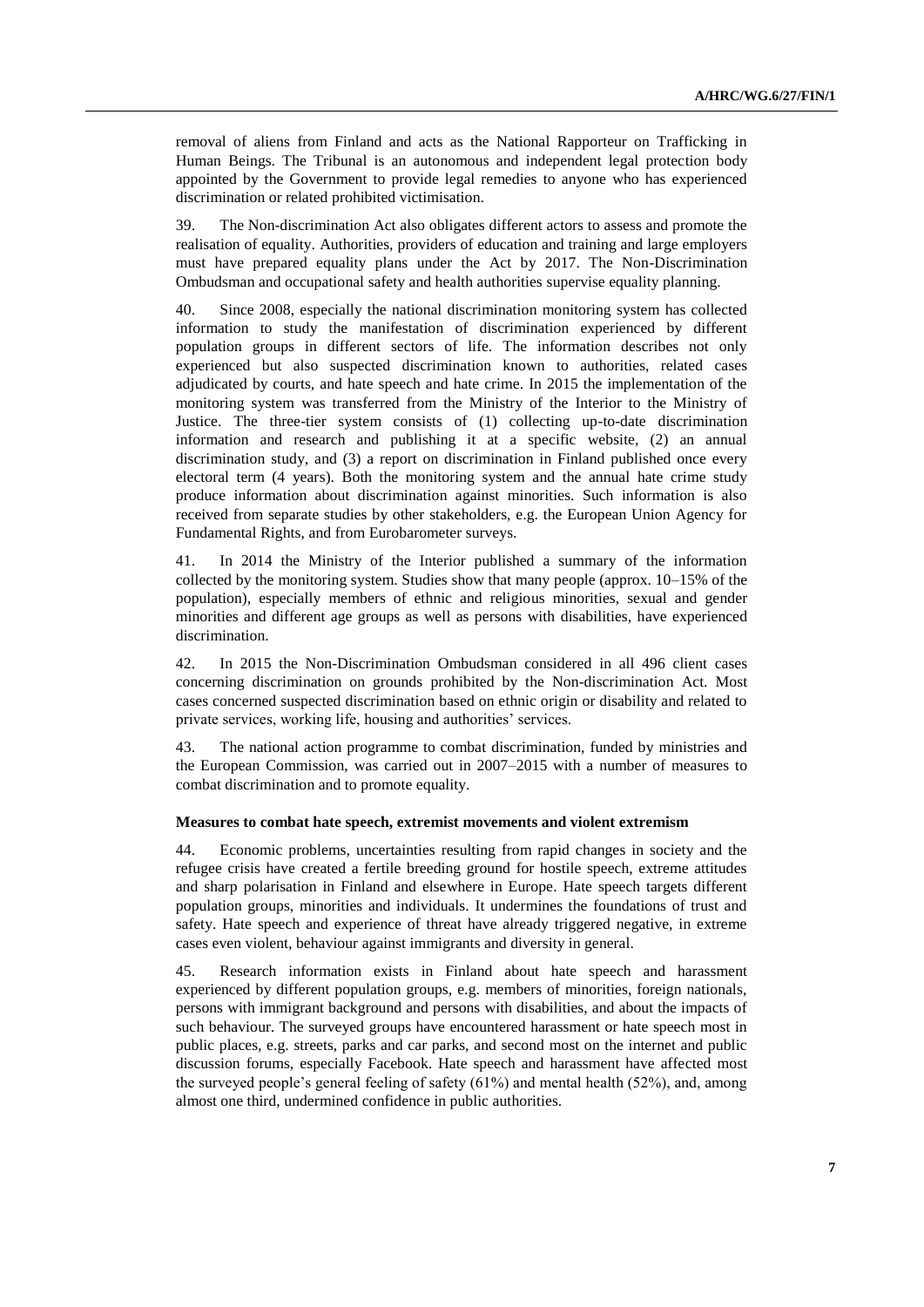46. The Internal Security Programme adopted in 2012 aims at preventing and solving problems of everyday security.

47. The National Action Plan for the Prevention of Violent Radicalisation and Extremism was adopted in April 2016. Its measures also combat hate speech and prevent hate crime.

48. In September 2016 the Government discussed questions of hate speech, extremist movements and violent extremism. Life of dignity, guaranteed to everyone, means that noone needs to encounter violence, threat or hostility. The Government decided to ensure efficient intervention in hate speech in future before more serious consequences arise. This means more efficient prevention, and criminal investigation by the police with emphasis on active revelation of hate speech and intervention in it by investigative means. A rapporteur will be appointed for the project. The National Action Plan on Fundamental and Human Rights, too, includes measures to prevent hate speech on the internet and to intensify the combat against hate crime.

49. In autumn 2016 a working group appointed by the National Police Board mapped the current situation of hate speech and hate crime and issued its final report, including measures for improved activities. It proposed that the police increase their visible and preventive activities in the social media. A group focusing on combat against punishable hate speech and hate crime will be established under Helsinki Police Department. The group will have national responsibility while the virtual community policing of police departments will be strengthened.

50. In May 2016 the Ministry of Education and Culture launched an extensive Action Plan, *Meaningful in Finland*, to prevent hate speech and racism and to foster social inclusion. It contains ten measures for such areas as training of teaching staff, youth work, sports and dialogue between religions.

51. Finland has participated in the European Union's two-year *Good Practice* project to build up the capacity of the police and prosecutors to identify and deal with hate crime. The project has also extensively addressed hate speech issues, closely connected with hate crime.

52. In 2015 all parliamentary parties signed the Charter of European Parties for a Non-Racist Society, at the joint initiative of the Finnish League for Human Rights, the Non-Discrimination Ombudsman and the Advisory Board for Ethnic Relations. Thus the parties committed themselves to defending human rights, rejecting all forms of racist violence and incitement to racial hatred and harassment.

### **Promotion of good relations**

53. In February 2016 the Government appointed the Advisory Board for Ethnic Relations (ETNO) for the sixth four-year term. Assisted by seven regional Advisory Boards for Ethnic Relations, ETNO fosters dialogue and cooperation between immigrants, ethnic minorities, public authorities, political parties and NGOs.

54. The Ministry of Justice has launched a project, *TRUST,* to promote good relations between different population groups in seven localities where asylum-seekers are staying. This pilot project is intended to develop models for increasing local interaction, strengthening the feeling of safety and increasing inclusion and positive attitudes. The project trains asylum-seekers, staff and volunteers working at reception centres, and staff of local authorities. On that basis, model trainings are designed, also for use by other stakeholders in future. After the training stage the *TRUST* project will study attitudes between different population groups in the pilot localities and launch development projects jointly with local stakeholders.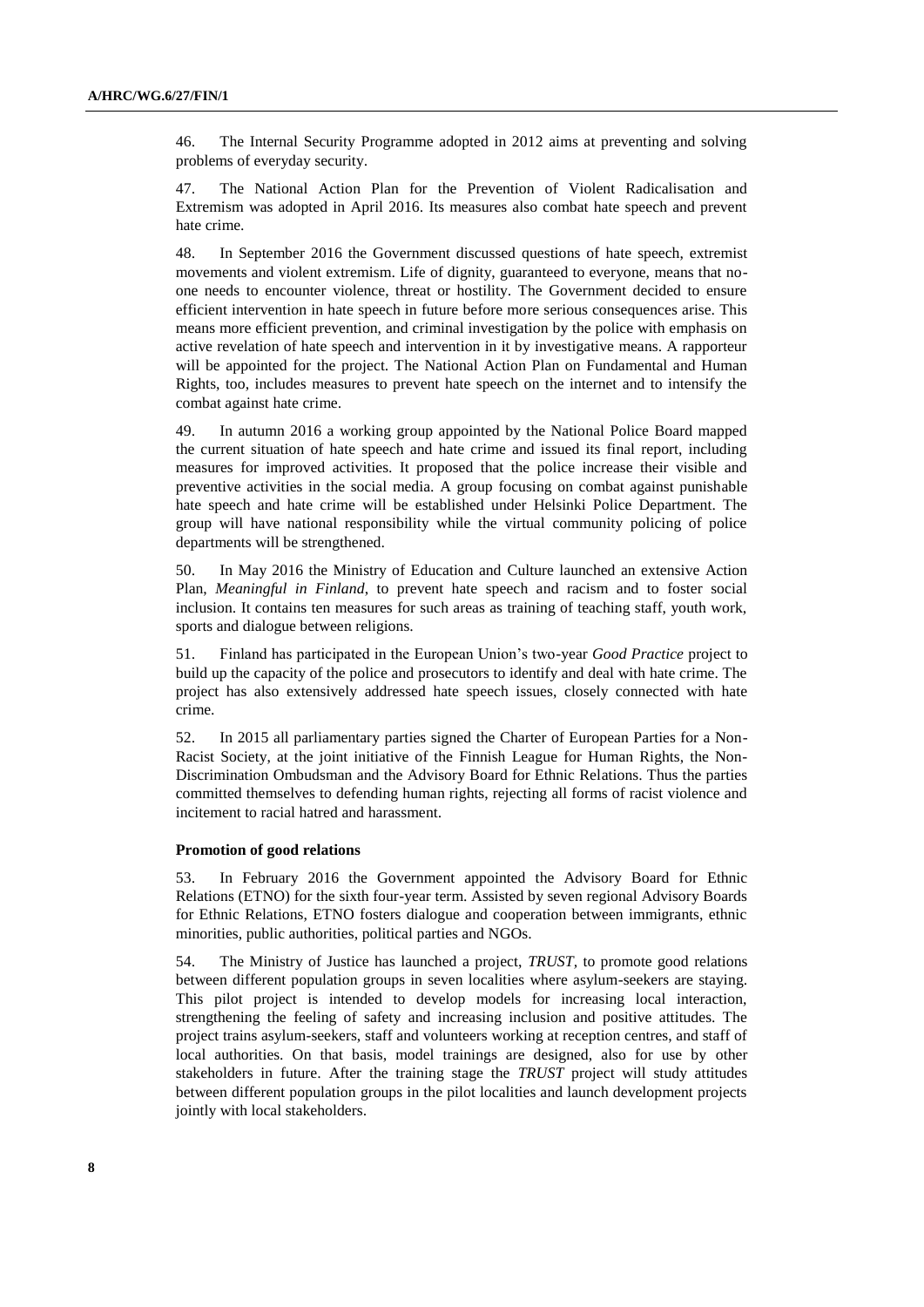#### **Fundamental and human rights education and training**

55. During the previous review, Finland received recommendations to promote human rights education and training. The Government emphasised its commitment to such education and training, especially for different professional groups, clarifying in that context the autonomy of the Finnish higher education system: universities and vocational teacher education institutions develop their curricula independently. Fundamental and human rights education and training is now one key theme in the National Action Plan on Fundamental and Human Rights.

56. In 2014 the Human Rights Centre, part of the national human rights institution, published an extensive report on the implementation of human rights education and training in the Finnish education system. This first actual study of the amount, extent and quality of such activities ever conducted in Finland contains a situational overview and concrete proposals for measures in all educational sectors, from early-childhood to higher education and further education of office-holders.

57. The study indicates that inconsistency and lack of methodicalness are typical problems in human rights education and training. The implementation depends too much on the interest and activity of individual teachers, educators and providers, and human rights are not always taught as binding norms of international law. The worst deficiencies relate to the education of teachers, educators, officials and office-holders.

58. Recommendations of the Human Rights Delegation to enhance human rights education and training were published together with the study. They proposed e.g. that the Government prepare an action plan for such activities.

59. The Government aims to increase fundamental and human rights issues in the training of its new officials and arranges a separate related lecture course for government officials. Many ministries already provide internal training on these rights. Especially measures under the National Action Plan on Fundamental and Human Rights related to equality and the right to self-determination now include training on such rights for local officials.

60. Finland has well-functioning structures of education. The new national core curricula for basic and upper secondary education take account of fundamental and human rights more comprehensively than before in the value basis, overall objectives and contents of the education, with a pupil-oriented approach. The core curricula are becoming effective gradually since autumn 2016. Some contents dealing with fundamental and human rights are already taught in teacher education, and different teaching materials are abundantly available.

61. One objective of the Government Action Plan for Gender Equality 2016-2019 is to raise awareness of equality in early childhood and other education. Measures under the Action Plan include gender and equality sensitive contents and methods in the basic and further education of teachers, educators and guidance counsellors, support equality planning in comprehensive schools and institutions of secondary education, and strengthen the training of experts of employment and industrial policy administration on eliminating gender-based segregation in the labour market.

#### **Prevention and combat of violence against women**

62. One priority of Finland's international human rights policy is to prevent and combat violence against women. In 2016 Finland was the seventh biggest funder of UN Women and the biggest funder of the Council of Europe fund for combating violence against women. Finland also supports the reinforcement of the rights and status of women and especially girls, e.g. through Unicef.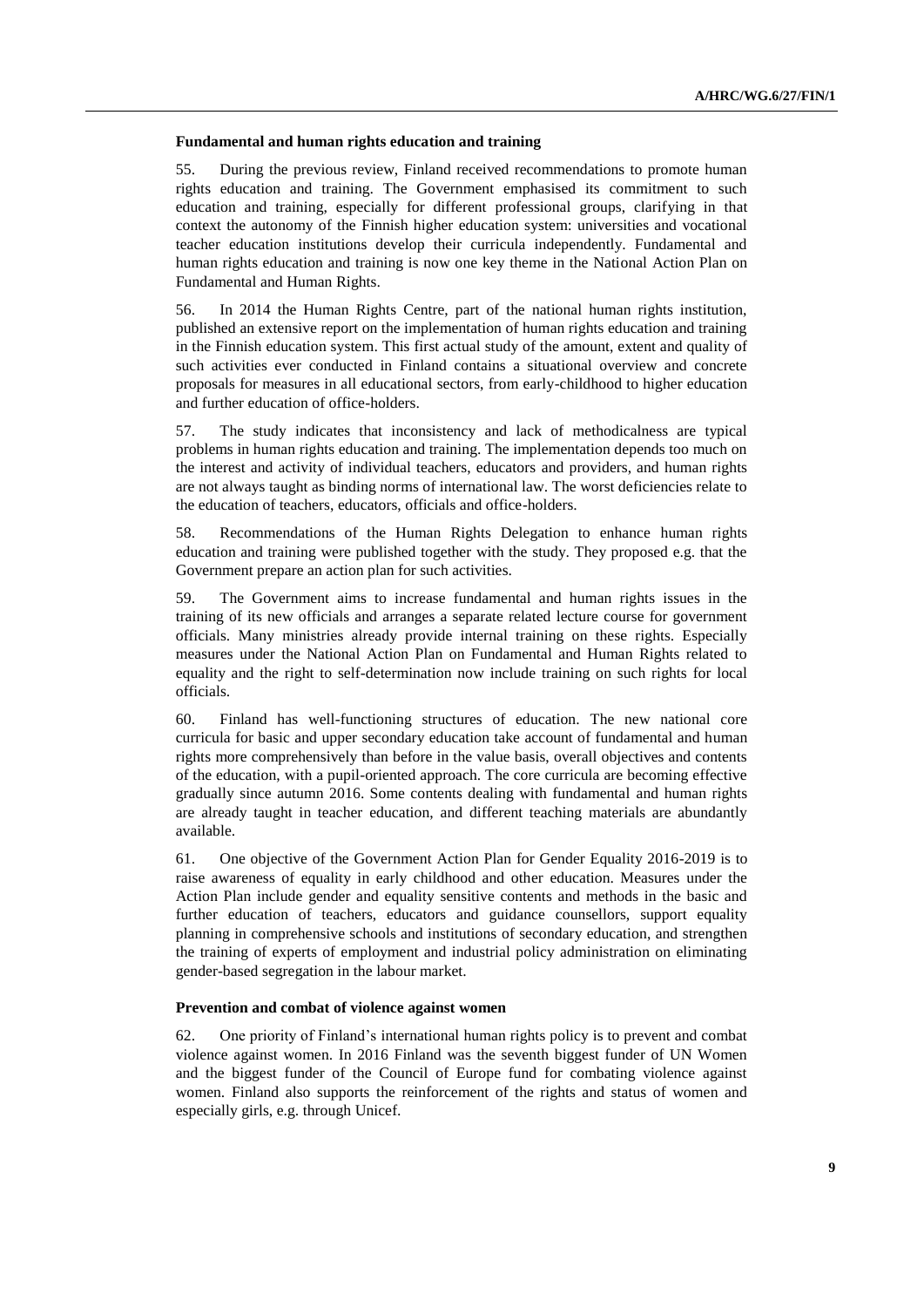63. Violence against women is one of the worst human rights problems in Finland. The comprehensive survey of such violence published by the European Union Agency for Fundamental Rights in spring 2014 showed that Finland is one of the three EU Member States with the highest percentage (30%) of women who have experienced physical and/or sexual violence by a former or current partner. The EU average is 22%. In Finland 33% of women have encountered such violence by a non-partner since the age of 15. The EU average is 22%. Finland is also one of the three Member States with the highest percentage (53%) of women with experience of psychological violence by a (current or former) partner. In Finland 71% of women have experienced sexual harassment since the age of 15. This percentage, too, is among the highest within the EU.

64. Having received, during the previous UPR round, many recommendations to prevent and combat violence against women, Finland has implemented them by different measures. The prevention and combat of such violence is one priority of the current Government Action Plan for Gender Equality. The purpose is to ensure the implementation of the Istanbul Convention and the provision of specific social and health services to both victims and perpetrators of violence against women and domestic and intimate partner violence.

65. Sexual offences legislation was amended significantly in 2010–2014. In practice, also considering the earlier amendments, Chapter 20 of the Criminal Code concerning sexual offences has been completely revised since taking effect in 1999. Still, despite comprehensive legislation, only few rapes are reported to the police and few reported rapes are prosecuted. When discussing the realization of criminal liability and the legal protection that legislation and case law provide to victims of crime, both experts and the public have criticized penalties e.g. for lenience and an excessive use of the lowest levels of penal scales.

66. Finland has transposed the EU Victim's Directive by means of legislative amendments which took effect in March 2016. The Directive improves the position of victims of crime and requires e.g. the police to identify particularly vulnerable victims and take them into account in their procedures.

67. Shelter services for victims of violence have been available and developed continuously in Finland since the late 1970s. Specific measures to combat violence against women and domestic and intimate partner violence have been taken since the mid-1990s. The latest measure, the Action Plan to Reduce Violence against Women, was implemented in 2010–2015, to tackle such violence proactively by influencing attitudes and behaviour models, to prevent revictimisation, to develop methods to identify and intervene in violence against vulnerable persons, and to improve the knowledge and capability of authorities and professionals to prevent such violence and help its victims. The Action Plan trained 200 key trainers, who in turn trained e.g. local child welfare authorities to identify and intervene in violence against women. A regional anti-violence roadshow in 2016 trained regional stakeholders extensively to intervene in such violence. Nevertheless, an external evaluation of the Action Plan showed that many measures must still be improved and, above all, sufficient resources ensured.

68. The MARAK model was introduced in Finland in 2010 to assist high-risk victims of intimate partner violence and prevent such serious violence. The idea is to prepare, in multi-agency teams, safety plans for real or potential victims to improve their safety. The objective is to end intimate partner violence and its risk and to ensure the necessary assistance to the victim from professionals/authorities after one report, as easily, quickly and simply as possible. At the beginning of 2016 the MARAK model covered more than 90 municipalities. The method has rapidly succeeded in reducing revictimisation.

69. The Act on Reimbursement out of State Funds for Providers of Shelters for Victims of Domestic Violence took effect in January 2015. It aims at guaranteeing comprehensive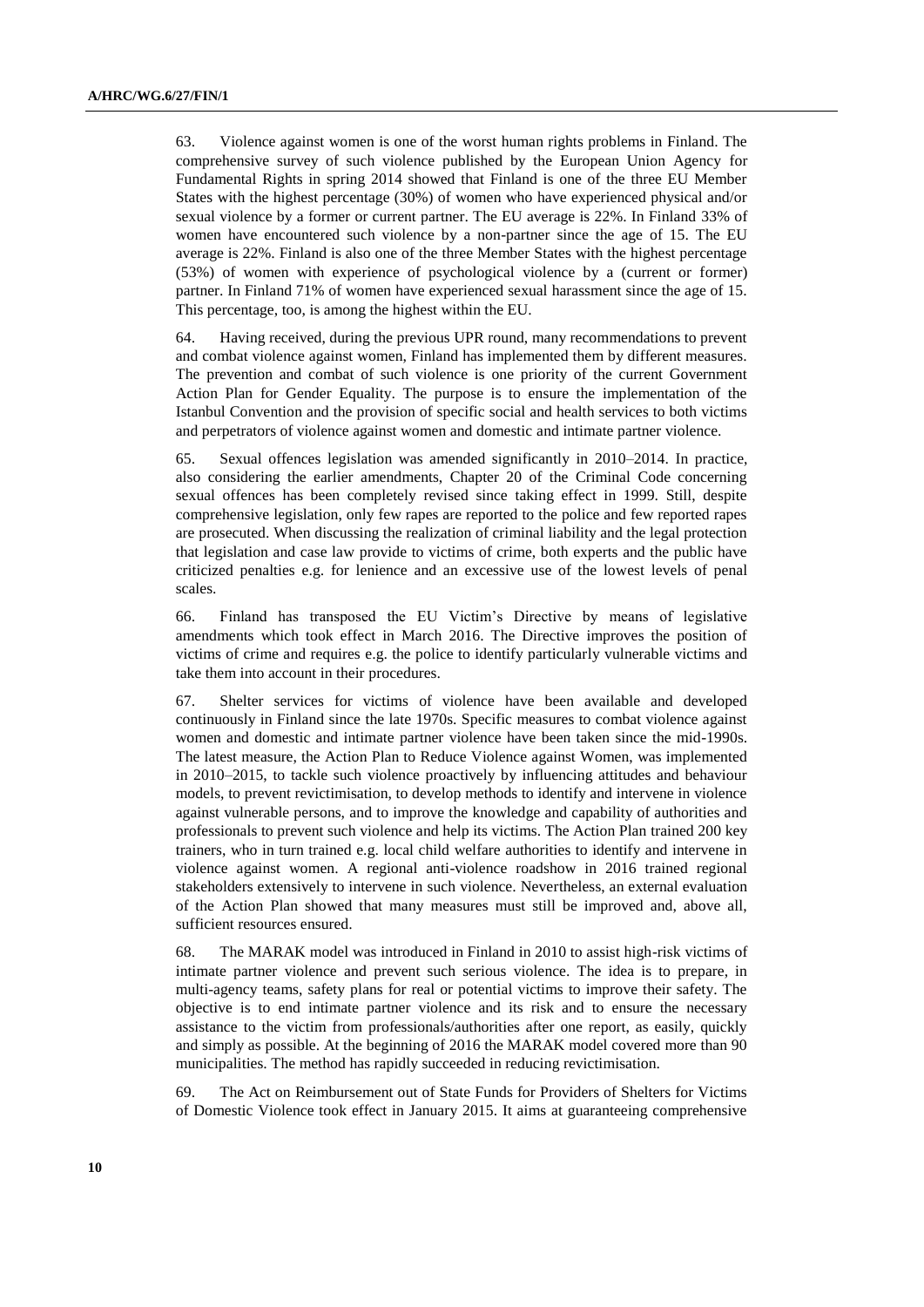high-quality shelter services throughout the country for real or potential victims of domestic or intimate partner violence. Finland is one of the few States with statutory State funding for shelters, which are run by trained professionals, free of charge to clients. National quality recommendations exist for shelters.

70. In 2016, a pilot project was launched to develop shelter services for sparsely populated regions. A 24/7 remote shelter unit was opened under another social welfare and health care unit. Psychosocial support was provided from a central shelter through remote access. Since the beginning of 2017, State-funding has made the operations permanent in the region. Similar shelters are being envisaged for other sparsely populated regions.

71. A State-funded 24/7 telephone help-line for victims of intimate partner violence was opened in December 2016.

72. Since the early 2000s, child health clinics have used a form for identifying violence against women, and the clinic staff has been trained to use the form systematically. The National Institute for Health and Welfare offers social welfare employees web-based training in identifying violence.

73. A guide has been published for hospital districts for creating a treatment chain to assist victims of sexually offensive violence. A support centre is being established to treat such victims. The acute services needed by the victims will be centralised in one unit, which ensures their referral to follow-up treatment and services. The first support centre will start in 2017. The longer term aim is for every university central hospital, throughout the country, to have a similar centre.

### **Prevention and combat of violence against children**

74. Finland prohibited corporal punishment of children by law in 1984. Although disciplinary violence has clearly diminished, every fifth ninth-grader and approximately every tenth sixth-grader still report having experienced such violence. The corresponding percentages for psychological violence are 45% and 27%. The data is based on Child Victim Survey 2017.

75. The National Action Plan against Disciplinary Violence 2010-2015 aimed to strengthen the human dignity of children and to increase mutual respect between children and their parents. Despite good legislation and its implementation, Finland still has much to develop to prevent violence against children and their injuring themselves. A wellfunctioning and efficient prevention of such violence requires multisectoral and open information transfer and cooperation by different professionals. The Action Plan is followed up by the Programme to Address Child and Family Services, 2016–2018. Its purpose is to raise awareness of domestic, intimate partner and disciplinary violence as phenomena, to influence attitudes, and to develop and network regional know-how on violence prevention via low-threshold services available to family members. Moreover, the know-how of different professionals in intervening in domestic, intimate partner and disciplinary violence will be enhanced.

76. The new Social Welfare Act entered into force in April 2015. It emphasises the timeliness of assistance, improves the basic services and reduces the need for reparative measures. The Act strengthens the right of families with children to services that support their everyday coping – e.g. home-help services, family work, support persons and families, and peer group activities – proactively, also without child welfare clientship. The Act also obligates different professionals concerned about the wellbeing of families and children to refer them to social services and, if necessary, to contact social welfare professionals together with the parent and/or the child. Where necessary, professionals are also obliged to notify social or child welfare authorities of any concern about a child's wellbeing, even without the client's consent. The Child Welfare Act was also amended. Since April 2015,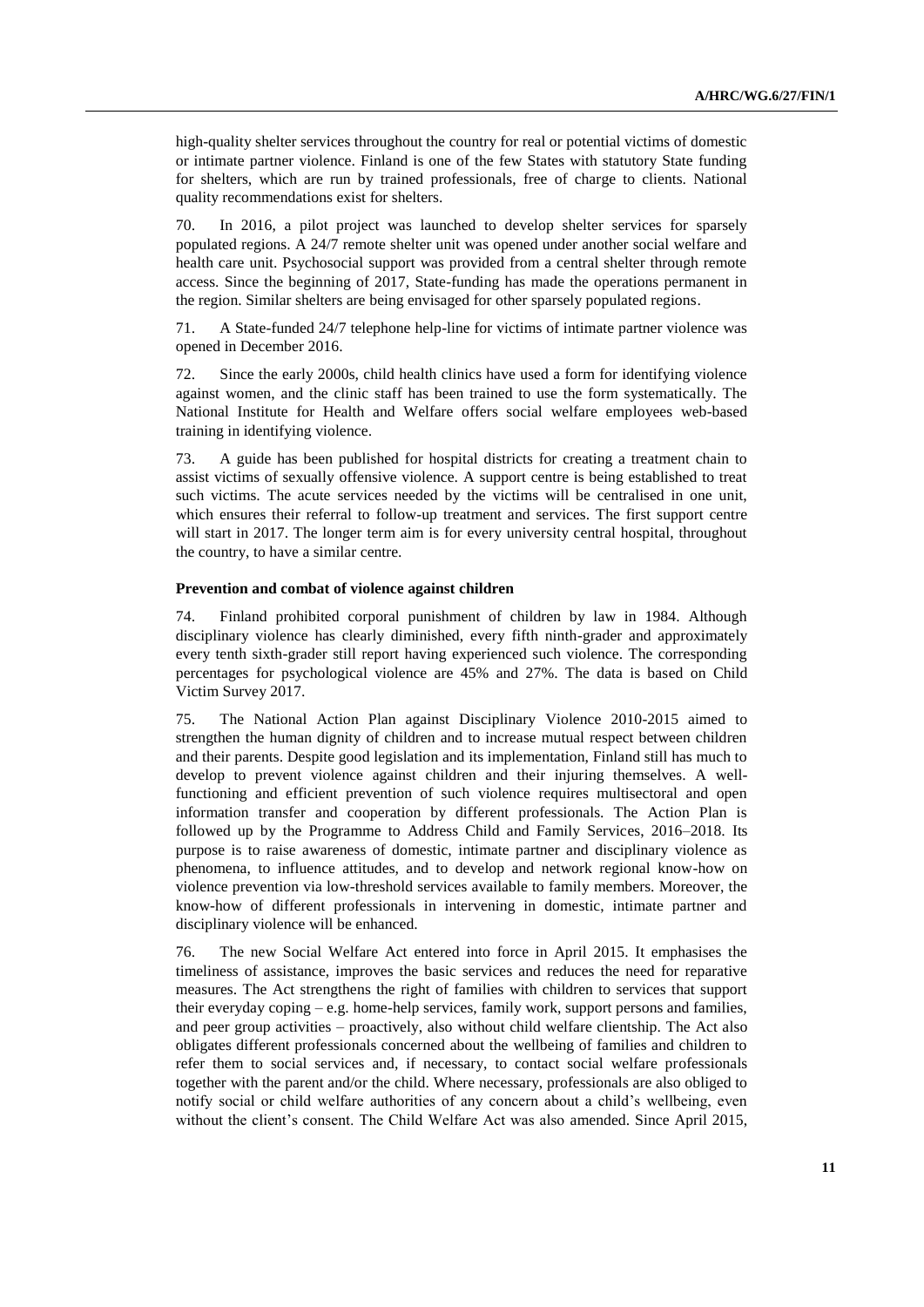notwithstanding secrecy provisions, professionals obligated to give child welfare notifications have also been obliged to notify the police directly of any suspected offence against a child's life or health.

77. A three-year development project (LASTA) to improve cooperation between the police, the prosecution service, child welfare authorities and health care in situations of suspected violence or sexual abuse against children ended in 2016. The project developed a cooperation model for rapidly mapping the suspected victim's background information and for directing authorities' activities towards responding to the child's and family's need for assistance.

### **Promoting the rights of persons with disabilities**

78. Finland is active in highlighting issues of persons with disabilities in international fora. It supports, both politically and financially, projects to promote the realisation of their rights. These issues are an essential part of Finnish development policy, especially in cooperation with long-time partner countries and regional organisations. Particular attention is paid to multiple discrimination against women and girls. Finland is one of the major funders of the UN Special Rapporteur on the rights of persons with disabilities and the UN Disability Partnership Programme.

79. The Non-Discrimination Ombudsman and the discrimination monitoring system, operating under the Ministry of Justice, have surveyed online in what everyday situations, and to what extent, persons with disabilities experience discrimination and unjust behaviour in Finland. Besides their experience of discrimination generally, such experience in employment, the accessibility of online services, and access to goods and services were examined. A clear majority (64.2%) of the respondents had experienced discrimination during the past year. Over half of them (51.4%) consider the attitudinal climate towards persons with disabilities bad or very bad.

80. When bringing into force the UN Convention on the Rights of Persons with Disabilities, Finland had to revise the Act on Special Care for the Mentally Handicapped. The Act contains new provisions on e.g. strengthening the right to self-determination, supporting independent coping, reducing the use of restrictive measures, preconditions for using them, procedures for decisions on such measures, and intensified supervision by authorities. In 2017, the National Supervisory Authority for Welfare and Health focuses its supervision on the realisation of the right to self-determination in the care of persons with intellectual disabilities.

81. In 2010–2015 Finland implemented a housing programme for persons with intellectual disabilities. The intention was to ensure individual housing for such persons moving from either an institution or their childhood home. This includes an accessible and well-functioning dwelling in an ordinary residential environment and sufficient, individual and necessary services and support. The purpose is that no person with intellectual disability should live in an institution after 2020. During the programme, approximately 3,400 dwellings were produced, the use of institutional care decreased more rapidly than before, and the number of long-term clients in institutions for people with intellectual disabilities declined. Finland aims to increase such individual housing options and related supportive services in the future.

82. Finland's Disability Policy Programme 2010-2015 and its measures aimed to safeguard a just position in society for persons with disabilities and to outline the development paths through which to pursue sustainable and responsible disability policy. According to the evaluation of the programme implementation, most measures were completed as planned. Consequently, a positive trend is clearly visible especially in cultural and sports services, education and international cooperation. The programme also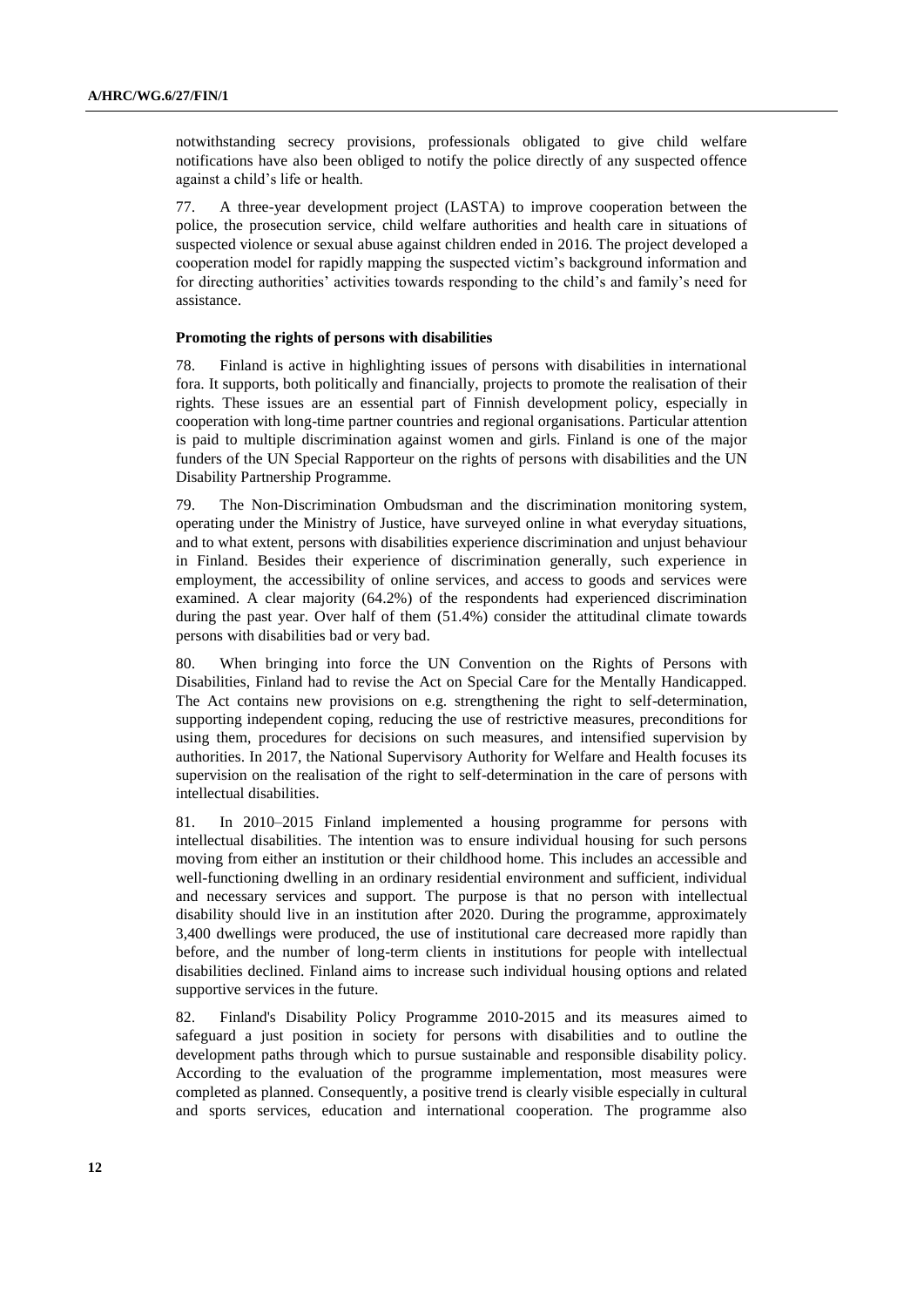strengthened the attention paid to the rights of persons with disabilities in all administrative sectors and increased cross-administrative cooperation on disability issues.

83. The Government is reforming the national disability legislation to consolidate the Disability Services Act and the Act on Special Care for Persons with Intellectual Disabilities into one Act on special services based on disability. The reform aims to increase the inclusion and equality of persons with disabilities. The Act would apply to persons who, because of functional limitations caused by long-lasting disability or illness, need assistance or support indispensably and repeatedly in order to cope in everyday life. The reform will strengthen the right of persons with disabilities and client-orientation, enable them to make their own choices and reinforce inclusion and the use of expertise by experience.

84. Through its key project on career opportunities for people with partial work ability, the Government supports the employment of persons with disabilities and their staying at work.

#### **Promotion of minority rights – Roma**

85. The National Policy on Roma has increased awareness of Roma issues and improved their national coordination. The measures assigned to different responsible ministries have succeeded best, and some have made significant progress, particularly in the educational sector. Especially the school attendance of girls has increased considerably. Local implementation has been more challenging. Particular challenges remain regarding the employment rate and adult education of Roma. An extensive study on the social and health-related wellbeing of Roma is being launched under the Policy. It is expected to produce more information about the needs for development in the social, health and welfare service system to better respond to the special needs of Roma.

86. Consultations with local authorities and organisations as well as national meetings between the Advisory Boards on Romani Affairs illustrate the well-functioning cooperation between Roma, the Government and local authorities. The active participation of Roma in the implementation of the National Policy reflects confidence between the actors. The Finnish practice of involving Roma in decision-making concerning them is another factor behind the confidence. The national Advisory Board on Romani Affairs is an important forum for the inclusion of Roma in national decision-making. It started a new three-year term at the beginning of 2017. Half of the members of the Advisory Board represent Roma.

87. However, a report on discrimination experienced by Roma in Finland, published by the Ombudsman for Minorities (the current Non-discrimination Ombudsman) in 2014, indicates that Roma often face discrimination in all sectors of life. In all 68.7% – an exceptionally high percentage – of all interviewed respondents reported experiences of discrimination in some area of life during the past year. The report also showed that many Roma (77.6%) were willing to change some feature of the Roma culture if it were possible. The results indicate willingness within the Roma community to discuss even difficult topics.

88. The reform of social and health services and regional administration strengthens the participation structures of the Roma themselves and the development of services from their perspective. The number of regional Advisory Boards on Romani Affairs will be increased from four to five and thus improve the local and regional opportunities to participate and influence. In Central Finland, the first Roma centre of excellence on social welfare and health care is being established. The aim is to establish a centre to develop culture-sensitive social and health services, to train staff in that sector and to enhance project know-how nationwide.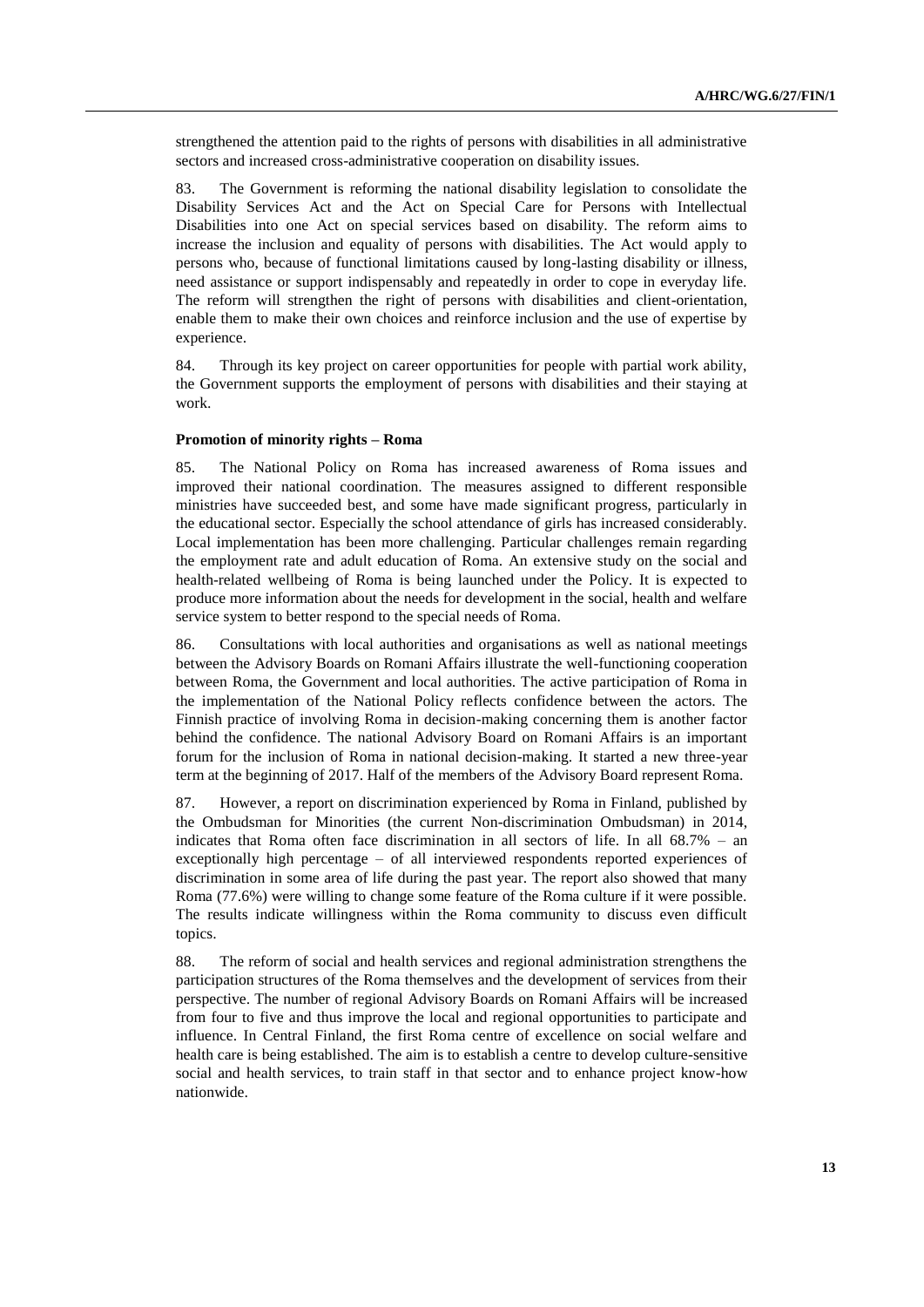89. A number of regional and nationwide projects have been launched under the National Policy on Roma, especially in the fields of education and training, employment, social and health services and the maintenance of culture.

### **Prevention of human trafficking**

90. The Government continues responding to the recommendations to prevent human trafficking by a National Plan of Action against Trafficking in Human Beings 2016-2017, adopted in October 2016. The Plan of Action, prepared on a broad basis, contains nine measures, with one or more responsible ministries designated for each, including the following: to develop the coordination of and national cooperation on anti-trafficking activities and to enhance outreach work for victims of trafficking, their identification and assistance to them.

91. NGOs are annually informed about tens of cases where a person residing in Finland is forced into marriage. In January 2017 the Government launched a new project to collect information about forced marriage as a phenomenon and thus to ensure that authorities cooperate and ensure access to criminal proceedings appropriately also in matters concerning forced marriage. Under the Criminal Code of Finland, forced marriage is punishable as ordinary or aggravated trafficking in human beings or as coercion. The Act is punishable irrespective of whether the coercion is committed in Finland or abroad. The study is expected to be completed in September 2017.

# **III. Implementation of voluntary commitments**

### **International peace, security and human rights**

92. Finland is a well-known and trusted actor in international development policy, peacekeeping and mediation operations. Finland has made vigorous efforts to implement UN Security Council Resolution on Women, Peace and Security and is drafting its third national action plan. With mediation as one of its foreign policy priorities, Finland continues to develop international mediation and to strengthen its profile pursuant to the National Action Plan for Mediation adopted in December 2011. For example, Finland is cochairing the Friends of Mediation groups of the UN, the EU and OSCE. The UN Friends group is a central and internationally visible mediation support group. At the initiative of Finland and Turkey, the group has negotiated four mediation resolutions, the latest of which was adopted by the UN Assembly in September 2016. The resolutions have reinforced the principles of the UN's mediation support activities and its key role in mediation. Regionally Finland continues to support the strengthening of mediation by the African Union. Dialogues are an emerging priority in Finland's mediation activities. For example, two international conferences on national dialogues and mediation have been held in Helsinki.

93. Taking note of global interdependencies, Finland promotes international stability, peace, democracy, human rights, the rule of law and equality. Human rights policy is an essential part of the foreign and security policy activities of the Government, which considers human rights policy as a means to create a world of greater human dignity, fairness and security. Finland supports Denmark as the joint Nordic candidate for the Human Rights Council in the 2018 election. Finland also wants to promote and safeguard human rights by standing for membership in the 2021 Council election. The chairmanship of the Committee of Ministers of the Council of Europe in 2018–2019 will offer an opportunity to promote human rights regionally.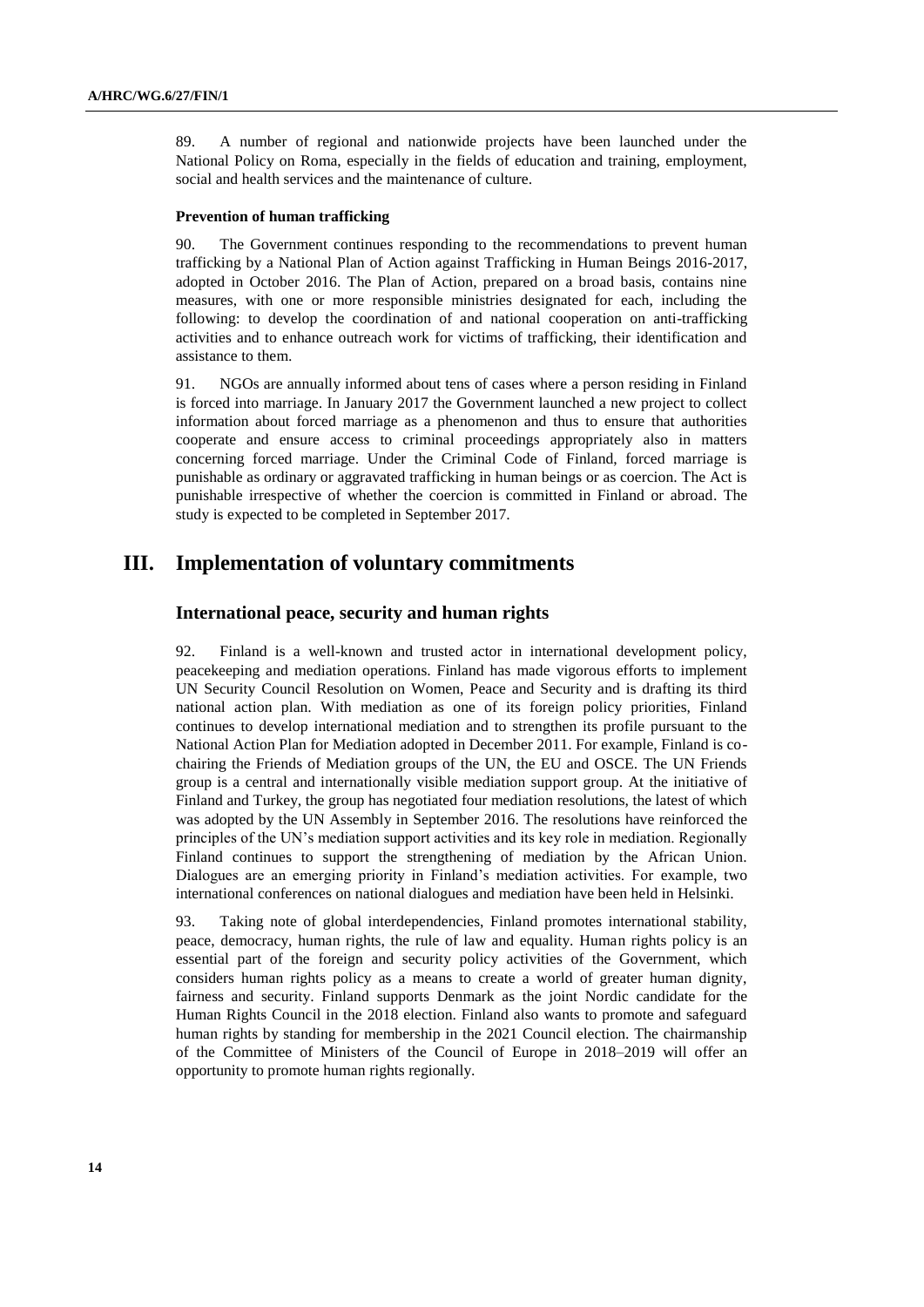# **Commitment to achieve the development aid goal**

94. Finland's development policy goals are defined in the Government Report on Development Policy adopted in February 2016, with a continued human-rights-based approach to development. Finland has consistently promoted the goals mentioned in the commitment, including cross-cutting goals, which are currently also steered by the Agenda 2030 for Sustainable Development. Based on Agenda 2030, Finland's development policy focuses especially on the rights of women and girls and the strengthening of developing countries' own economies to increase jobs, industries and wellbeing. The focuses also include well-functioning and democratic societies, the availability of food, water and energy, and the sustainable use of natural resources.

95. Finland aims to increase the development budget as the national economy recovers, in the long term to 0.7% of the gross national income in line with the UN goals. The percentage of funding to the least developed countries will exceed the internationally recommended 0.2% of the GNI during the current electoral term, too.

### **Commitment to submit a voluntary interim UPR report**

96. Finland commits itself to submitting to the Human Rights Council, in summer 2019, a voluntary interim report on implementing the recommendations of the third UPR round.

# **IV. Achievements and good practices – challenges and limitations**

### **Highest freedom of expression and opinion globally**

97. Freedom of expression is a basic prerequisite for a free and democratic society. It is a necessary precondition for the realisation of transparency and responsibility, which in turn are essential for promoting and protecting human rights. The Constitution of Finland safeguards everyone's right to express, disseminate and receive information, opinions and other communications without prior prevention by anyone. This provision has been consistently clarified by legislation, e.g. the Act on the Exercise of Freedom of Expression in Mass Media, and by policy recommendations and instructions.

98. By international standards, Finland offers top-rank freedom of expression. In global rankings of freedom of press by *Reporters Without Borders*, Finland has held the top place in the last five years, thanks to access to information of public authorities, the high standard of source protection and the efforts to provide all citizens with a rapid web connection. There is no advance censorship, but the use of the freedom of expression may be subject to intervention retrospectively, if a published communication proves unlawful.

99. Permitting the media to work as independently and diversely as possible will be important also in future, to maintain the high standard of freedom of press. To ensure equality it is vital to protect the rights of those who, because of e.g. barriers to using information technology, have more limited opportunities to use their freedom of expression.

### **Pioneer in digitalisation and electronic government**

100. Finnish society is undergoing a transition. Digitalisation contributes to the success of the major structural changes. Finland is one of the pioneer countries in digitalisation and electronic government.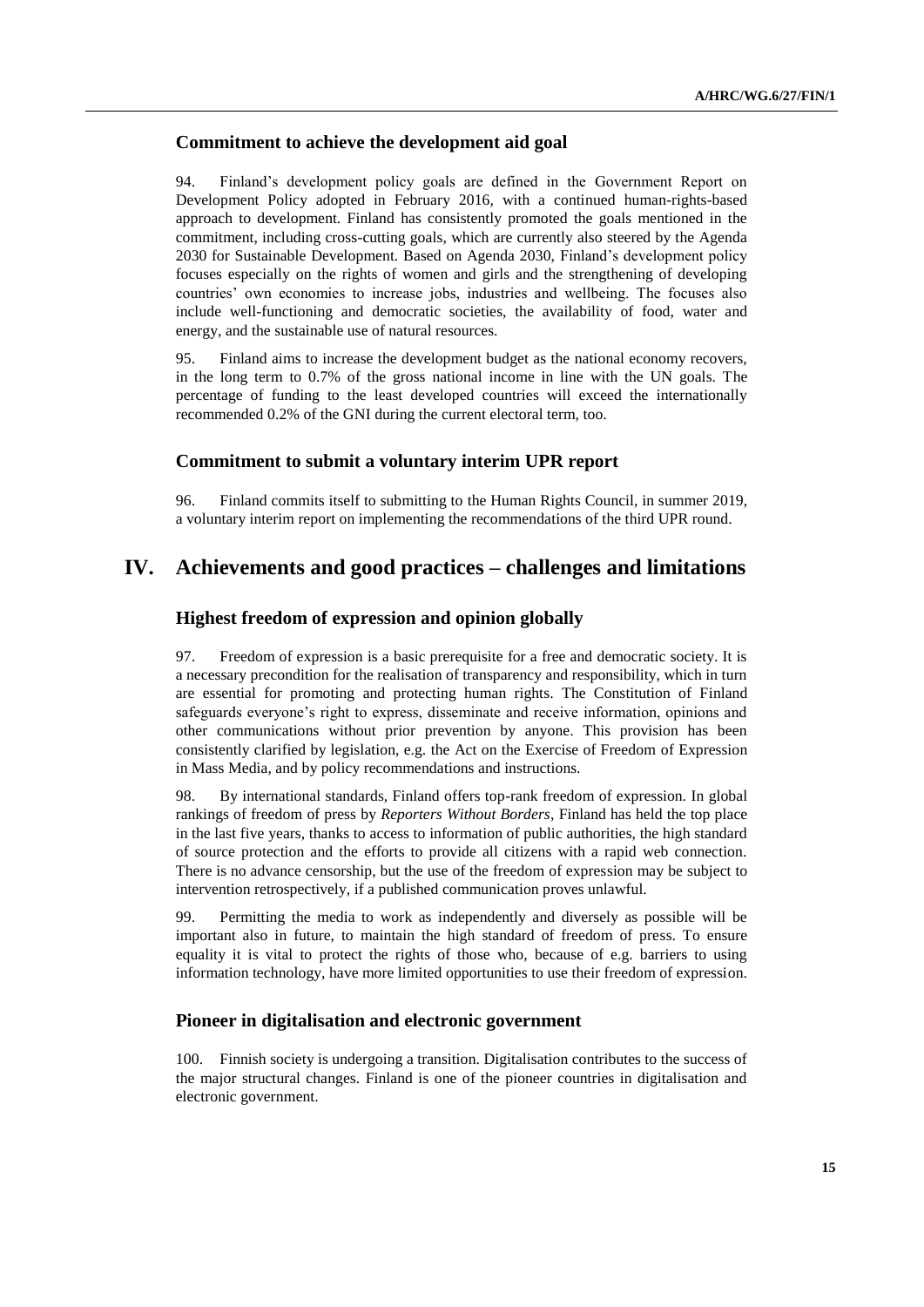101. One example of digitalisation projects is the National Architecture for Digital Services programme 2014-2017. It aims e.g. to simplify and facilitate transactions by citizens, companies and organisations with authorities, to improve security in this context, to promote openness in public administration, and to improve the quality of public services.

102. Under the Government Programme, besides producing electronic services, people's right to decide about and monitor the use of their personal information will be enhanced, while ensuring a smooth transfer of data between authorities. Help will be given to people who are not used to or are unable to use digital services.

103. In the context of the changes, authorities must comply with their obligation to protect fundamental and human rights.

104. In February 2016 the Government adopted principles of digitalisation for all public services as commonly agreed rules for developing public services. The principles include providing services based on customers' needs and building easy-to-use and secure services.

### **Equality between women and men and equal pay**

105. Equality and non-discrimination are central values and goals in Finnish society. Finland has repeatedly taken top places in country rankings in terms of equality (e.g. the EIGE equality index).

106. Finland has worked long to strengthen equality, on a legislative basis consisting of the Constitution and the Act on Equality between Women and Men. Legislation is supplemented with Government Action Plans for Gender Equality. Since 2003, each Government has prepared such an Action Plan as a tool for coordinating the Government's gender equality policy including measures taken by all ministries. For instance the current Action Plan both includes measures to improve the position of women and men and mainstream equality objectives into important social reforms and key projects.

107. The Act on Equality between Women and Men aims to prevent gender-based discrimination, promote equality between women and men, and thus improve the status of women, particularly in working life. In principle, the Act applies to all activities and spheres of life in society. It prohibits direct and indirect gender-based discrimination. According to the Act, both sexual and gender-based harassment are to be considered discrimination under the Act. Furthermore, authorities must, in all their activities, promote equality purposefully and systematically, and create and consolidate administrative and operating practices that ensure the advancement of equality in the preparation of and decision-making on different matters. In particular, circumstances preventing the attainment of gender equality must be changed. The promotion of gender equality must be taken into account in the manner referred to above in the availability and supply of services. Compliance with the Act is supervised by the Ombudsman for Equality and the National Discrimination and Equality Tribunal.

108. Pay equality is one of the central issues in working life. Non-discriminatory and equal pay is a prerequisite for fair, high-quality and productive working life. Since 2006 the Government and the labour market central organisations have implemented an Equal Pay Programme. The Programme for 2016–2019 aims at narrowing the average pay gap between women and men and realising the principle of equal pay at workplaces.

## **Prevention of exclusion**

109. The major domestic challenges are exclusion and the polarisation of society. The ten-year objective concerning wellbeing and health under the current Government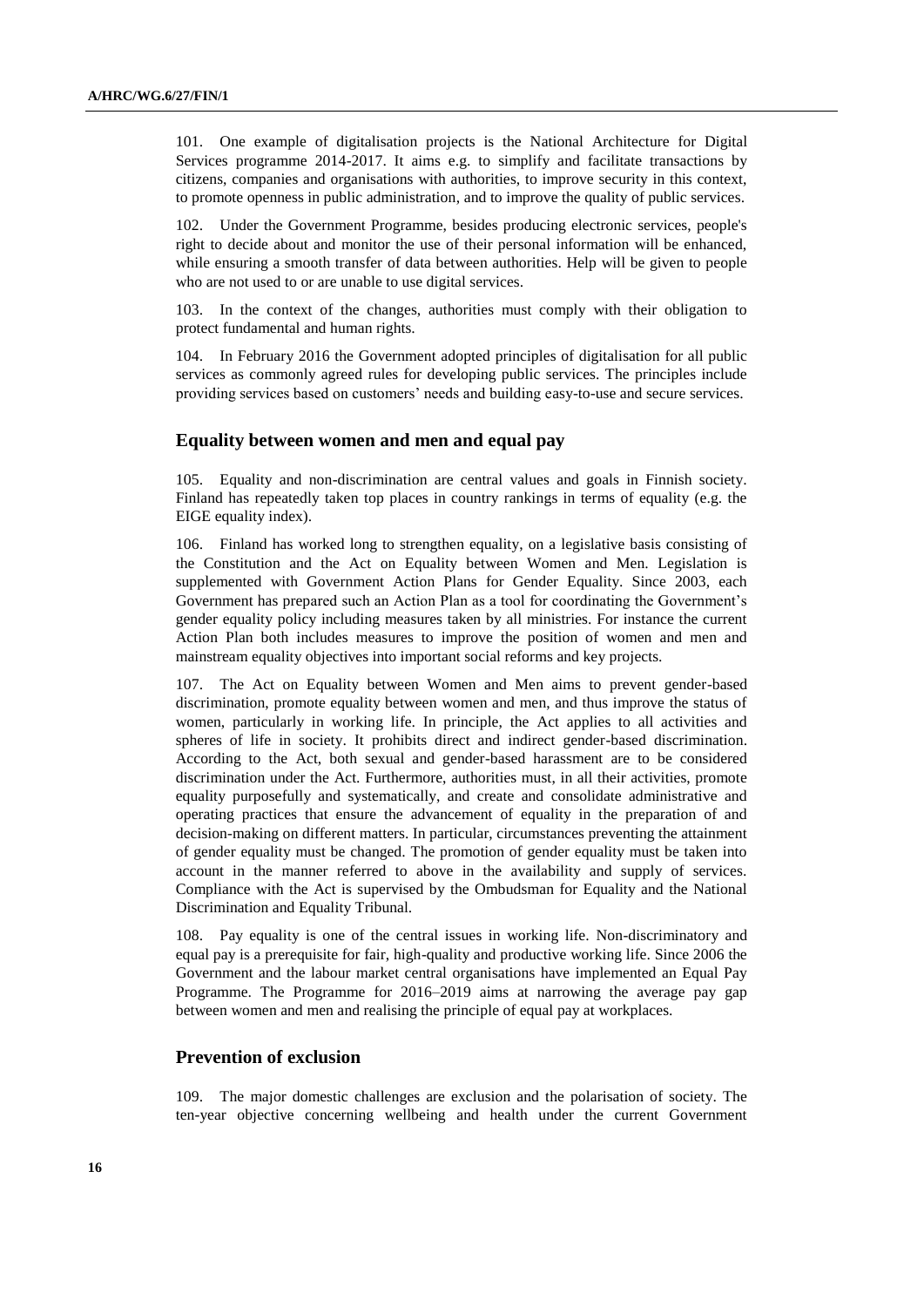Programme is that people in Finland are healthier and in better control of their lives in different situations. This means e.g. reforming social security to encourage participation and employment. One central objective of the ongoing social welfare and health care reform is to narrow differences in wellbeing and health. The reform shifts the responsibility for social and health services to counties, but municipalities will continue to decide on many duties that are crucial to the inclusion of their residents. Wellbeing and health are influenced by e.g. early childhood and other education, and cultural and sports services.

110. The Government's key projects aim to speed up the combat against exclusion. The project to foster health and wellbeing and to reduce inequalities spreads and establishes good practices and operating models. The programme to address child and family services develops low-threshold services for children and improves the special know-how needed for assisting young people with most problems. Its purpose is to create an operating culture strengthening children's rights in both decision-making and services. The key project from youth guarantee towards community guarantee is intended to reduce the number of young persons outside education and working life. The project on career opportunities for people with partial work ability promotes the employment of such people in the open labour market.

111. The Act and action programme on preventive substance abuse work aim to promote equality in health and wellbeing. The Government is preparing an overall reform of the Alcohol Act.

## **Services for the elderly**

112. Every fifth Finn is at least 65 years old. In September 2016, the interest organisation of pensioner associations (EETU) published a study showing that the worst concerns and problems of persons over 55 years today and in future are economic problems – like low pensions –, loneliness and the poor accessibility of social and health services. In his oversight activities, the Parliamentary Ombudsman has repeatedly paid attention to deficiencies in the conditions and treatment of the elderly, both in institutional care and service housing and in non-institutional care.

113. The Government's ageing policy aims to improve the functional capacity of the elderly and to promote their independence and active participation in society. A new key project of the Government, launched in autumn 2016, reforms home care, informal care and family care. The project aims to develop more equal, coordinated and cost-effective services for the elderly and their next-of-kin. The project increases services and multiprofessional rehabilitation to ensure as healthy and able a life as possible for the elderly, and develops the number and contents of services provided to them at home. The project also ensures high-quality treatment of elderly people at home, with support from their next-of-kin, and strengthens services to support informal caregivers' coping.

114. The Act on Supporting the Functional Capacity of the Older Population and on Social and Health Care Services for Older Persons took effect in July 2013. In that context the Ministry of Social Affairs and Health and the Association of Finnish Local and Regional Authorities published jointly a quality recommendation to ensure good ageing and effective services for those elderly who need them, and to support the implementation of the Act. The Act is relevant to the realisation of elderly people's human rights and right to self-determination.

115. The objective of the National Memory Programme 2012-2020 is to make Finland a memory friendly country. It lists 32 measures to ensure that the prevention, diagnostics and treatment of memory diseases succeed as well as possible, respecting human rights.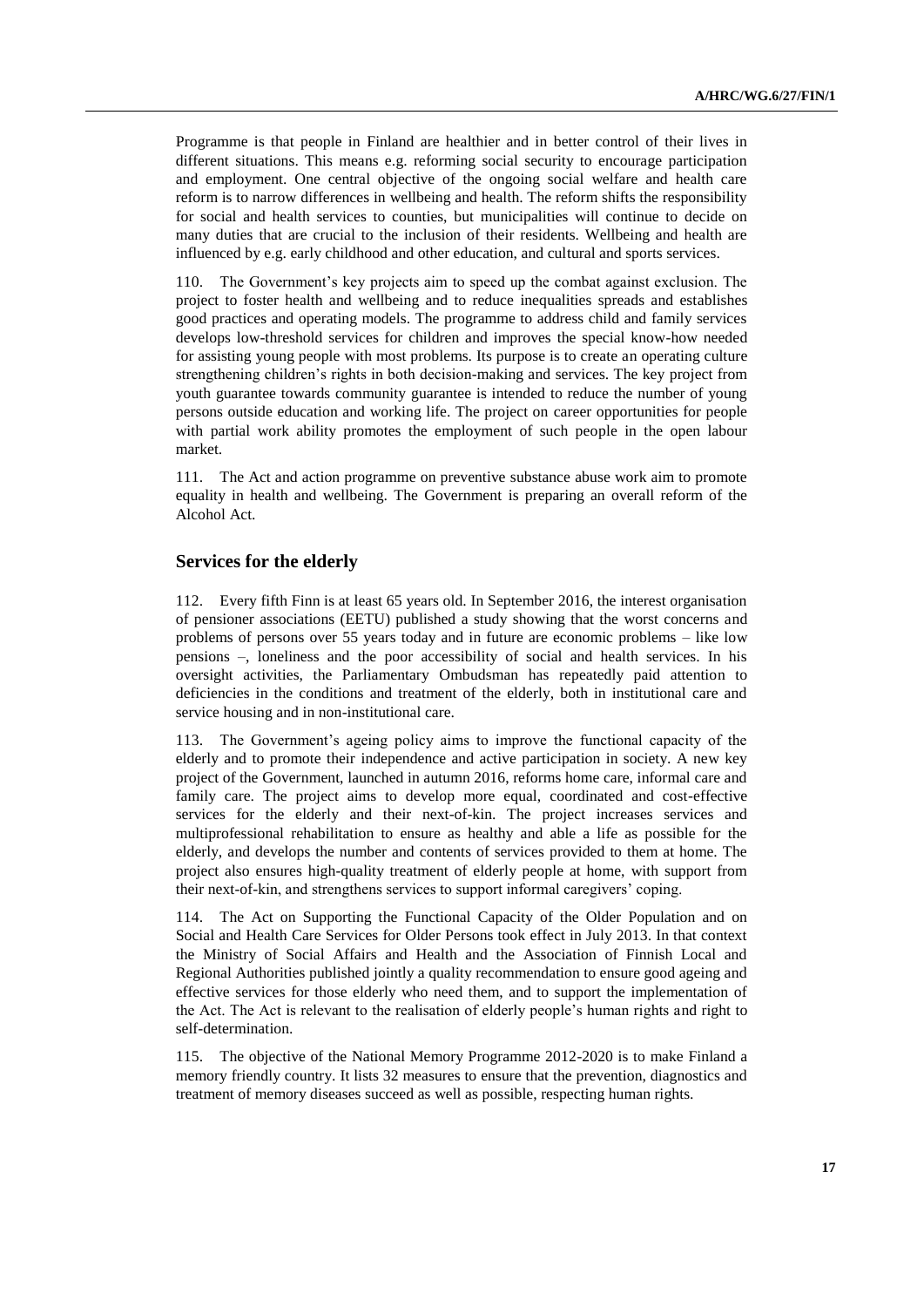116. The national programme to develop informal care in 2014–2020 outlines strategic development goals and necessary legislative and other development measures. The Government intends to increase the use of informal care and has reserved substantial funding for it under the Government Programme.

## **Future of immigration and impacts of refugee crisis in Finland**

117. The sudden mass influx of applicants for asylum was visible in Finland as elsewhere in Europe. In 2015, Finland received the fourth most asylum-seekers per capita among the EU Member States. The number of asylum-seekers in Finland grew rapidly, to 32,476 persons. In 2014 the number was 3,651, which means a nearly ten-fold increase in asylum applications over the previous year.

118. The number of reception centres grew from 20 to 200, and the number of persons handling asylum matters from 75 to 500. Despite the large number of asylum-seekers, Finland has shown solidarity within the European Union by receiving asylum-seekers from Greece and Italy within the internal relocation mechanism.

119. In September 2015, as the number of asylum-seekers grew, an organisation centre was established in Tornio near the Swedish border, so that all asylum-seekers could be registered in the exceptional situation. The organisation centre managed to register in all 16,736 persons. It had an important role in ensuring that even the high number of asylumseekers could be referred to reception services and that the services could be provided to all appropriately and as required by the Reception Conditions Directive.

120. In 2016 the number of asylum-seekers was considerably lower than the previous year. A total of 5,657 persons sought asylum in Finland. The number of asylum decisions, in all 28,200, was approximately four-fold compared to 2015. During 2016, the number of reception centres was reduced as the influx of asylum-seekers declined. There are now 126 centres with 16,000 residents, and approximately 3,700 asylum-seekers have private accommodation.

121. NGOs have expressed their concern about the rights of unaccompanied minors and the increasing difficulty in receiving international protection and family reunification.

122. The Government is considering alternatives to detention. Since February 2017 the law provides for a new administrative interim measure as an alternative to detention: the obligation of an alien to stay in a certain reception centre. The obligation means that an alien applying for international protection may be obligated to stay in a designated reception centre and report to the centre 1–4 times a day, if it is indispensable for establishing whether the person meets the requirements for entering the country or staying there, or for ensuring the removal of the person from the country. For an important personal reason, an alien obligated to stay in a particular reception centre may be released from the obligation temporarily.

123. If the preconditions exist for detaining an unaccompanied child aged 15 years or more, having applied for international protection and issued with an enforceable removal decision, the child may be obligated to stay in a particular reception centre. The application of it reduces the need to detain minors. Therefore, it also has a positive impact on the position of children and the implementation of their best interests.

124. The Government Integration Programme for 2016–2019, based on the Act on the Promotion of Immigrant Integration, focuses on four areas: (1) using immigrants' cultural strengths to enhance Finnish innovation capacity; (2) enhancing integration through crosssectoral measures; (3) increasing cooperation between the State and municipalities in the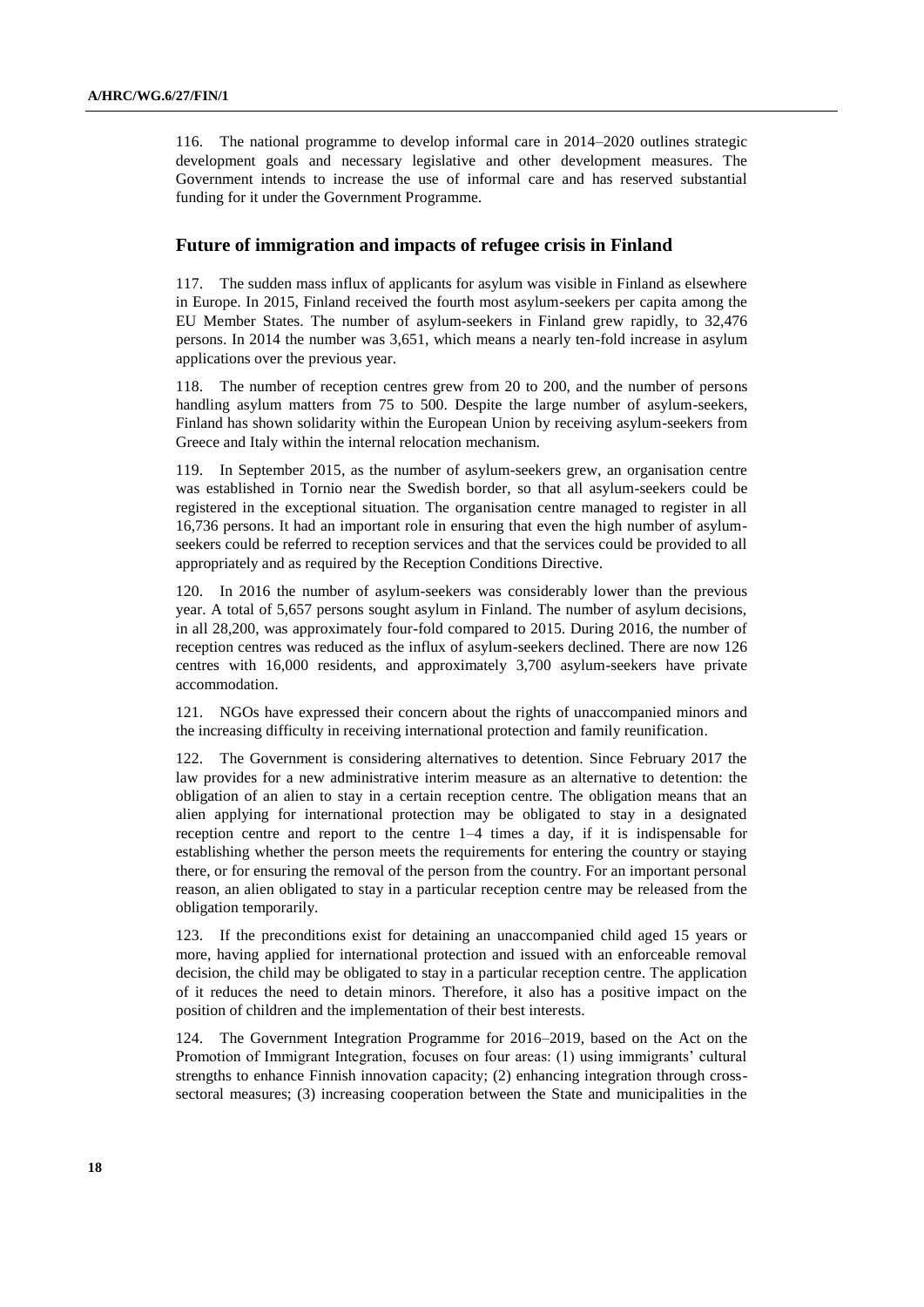reception of beneficiaries of international protection; (4) promoting a humane national discussion culture that will not tolerate racism.

125. When the asylum situation changed, the Government started to review the integration and employment measures and to plan new measures to accelerate the placement of recipients of residence permits to municipalities and their integration, access to education and employment.

126. Finland's policy is to keep immigration and its costs under control. At present, many factors hamper the education and employment of immigrants. The placement of recipients of residence permits to municipalities is slow. Immigrants' pathways to education and employment are long, with inefficiency, overlaps and sometimes irrelevant studies. Making the system more flexible and efficient is in the interest of the whole society especially in the changed situation, for the alternative is that immigrants remain living on social security without education and work.

127. Learning a national language, respect for the Finnish culture and customs, and access to work as fast as possible are in a key role. The current forms of multiprofessional support and student welfare services will improve the opportunities for learning, and the special needs of immigrants will be addressed in teacher education. Immigrants' inclusion in leisure and NGO activities will be promoted.

# **Alternatives to remand imprisonment and placement in prisons instead of police facilities**

128. International treaty monitoring bodies and the Parliamentary Ombudsman have paid attention to deficiencies in the treatment of remand prisoners in Finland and to their excessively long detention in police facilities.

129. A recent government proposal to Parliament proposes the introduction of two new alternatives to remand imprisonment: an intensified travel ban and arrest as an alternative to remand imprisonment. Currently, the only alternative to remand imprisonment is an ordinary travel ban, which is used rather rarely. Instead of remanding a suspect of an offence, courts could impose an intensified travel ban on the person, if an ordinary travel ban were insufficient as a coercive measure. A lower court could impose an intensified travel ban on a defendant before sentencing the person to punishment.

130. After sentencing the defendant to unconditional imprisonment, the court could, instead of imprisoning the convict, impose on the person arrest as an alternative to remand imprisonment, if the sentence is less than two years of imprisonment. Thus, such arrest could not be used in cases of the most aggravated offences.

131. The use of both coercive measures would be supervised by means of technical devices. Arrest as an alternative to remand imprisonment would always include an obligation for the arrestee to stay at home or in some other place suitable for living at times specified in the court decision. Regarding an intensified travel ban, the imposition of such an obligation would be at the discretion of the court.

132. Aiming to reduce the keeping of remand prisoners in police facilities, the Government has submitted to Parliament a bill according to which a remand prisoner should in principle be placed in prison immediately after the remand. The preconditions for placing remand prisoners in police prisons would be tightened so that they could be held in police facilities only if it is indispensable for separating them from others, for security reasons or for clearing up an offence. The normal maximum period in police prison would be shortened from the current 30 days to 7 days.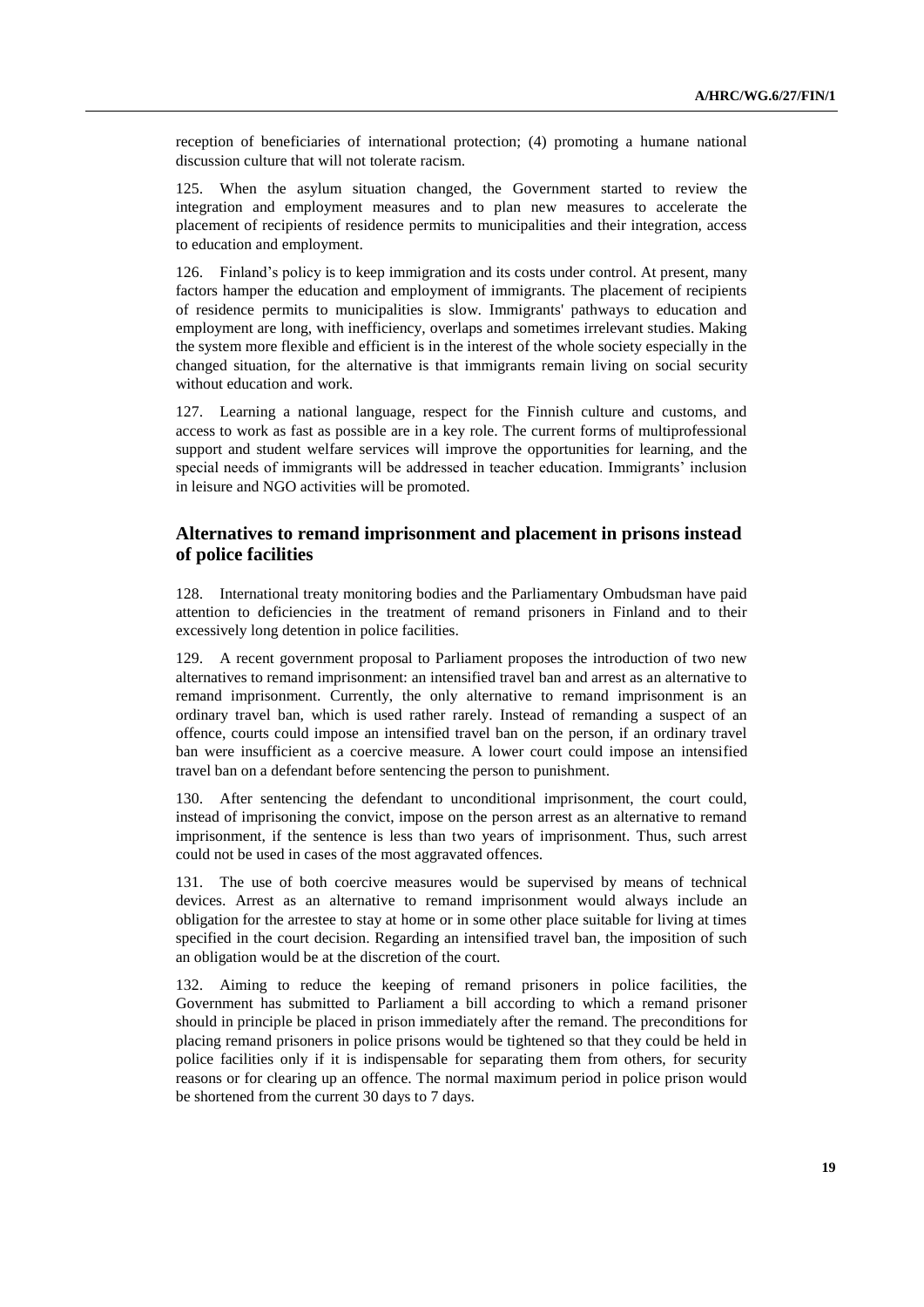133. All remand prisoners would be transferred to prison immediately after the remand. However, the aim will be pursued at stages during the next years, because the Criminal Sanctions Agency has no sufficient facilities yet for accommodating all remand prisoners, i.e. approximately 80 persons per day, in prisons.

# **Sámi people's status and rights**

134. The status and rights of the Sámi – the only indigenous people in Finland – and especially their right to self-determination and the definition of a Sámi have aroused much acrimonious debate and conflicting views in the context of some legislative initiatives.

135. During the current electoral term the Government intends to revise the Act on the Sámi Parliament pursuant to a proposal submitted during the previous electoral term but cancelled later, by submitting most of the proposed revisions to Parliament again. In this context the Government will renew its proposal to alter the obligation of authorities to negotiate with the Sámi Parliament to better comply with the concept of free, prior and informed consent. The proposal also contains revisions of the Sámi Parliament's electoral procedures. The modification of the definition of a Sámi under the Act on the Sámi Parliament is also influenced by the Nordic Sámi Convention and its provisions on persons eligible to vote at the Sámi Parliament elections.

136. The revised Act on Metsähallitus entered into force in April 2016. With the revision, the forestry business of Metsähallitus was transferred to a fully State-owned limited liability company for forestry, to be established by the Act. All State-owned lands and waters remain in direct State ownership and are administered by Metsähallitus State enterprise. The subsidiary of Metsähallitus has the right to use the areas.

137. The Act on Metsähallitus contains provisions on municipal advisory committees to be established in the Sámi Homeland. The committees are expected to strengthen to some extent the right of the Sami as an indigenous people to maintain and develop their language and culture. The Sámi Parliament has designated its representatives to the committee.

138. The starting point for the negotiations between Finland and Norway on the Tana Fishery Agreement, started in 2012, was the need to revive weakened salmon stocks. The parties reached consensus on the Agreement in summer 2016. The negotiated Agreement is a compromise reconciling the protection of salmon, different fishing methods and the fishing rights of different fisher groups. The Agreement takes into account traditional fishing by the Sámi, fishing based on the ownership of the Tana waters and fishing tourism. Parliament is considering the acceptance of the Agreement.

139. The purpose of the Sámi Language Act is to ensure the constitutional right of the Sámi to maintain and develop their language and culture. The Act contains provisions on the right of the Sami to use their language before the courts and other public authorities and on the duty of the authorities to enforce and promote the linguistic rights of the Sámi. The Government's proposal to amend the Act has been sent for comments in January 2017.

### **Status and rights of sexual and gender minorities**

140. The fundamental rights protected by the Constitution of Finland and the human rights based on international treaties belong without discrimination to members of sexual and gender minorities, too. The State must ensure the equal realisation of these rights. The Act on Equality between Women and Men was revised in 2015 by introducing prohibitions of discrimination based on gender identity and gender expression and by obligating authorities, providers of education and employers to prevent such discrimination